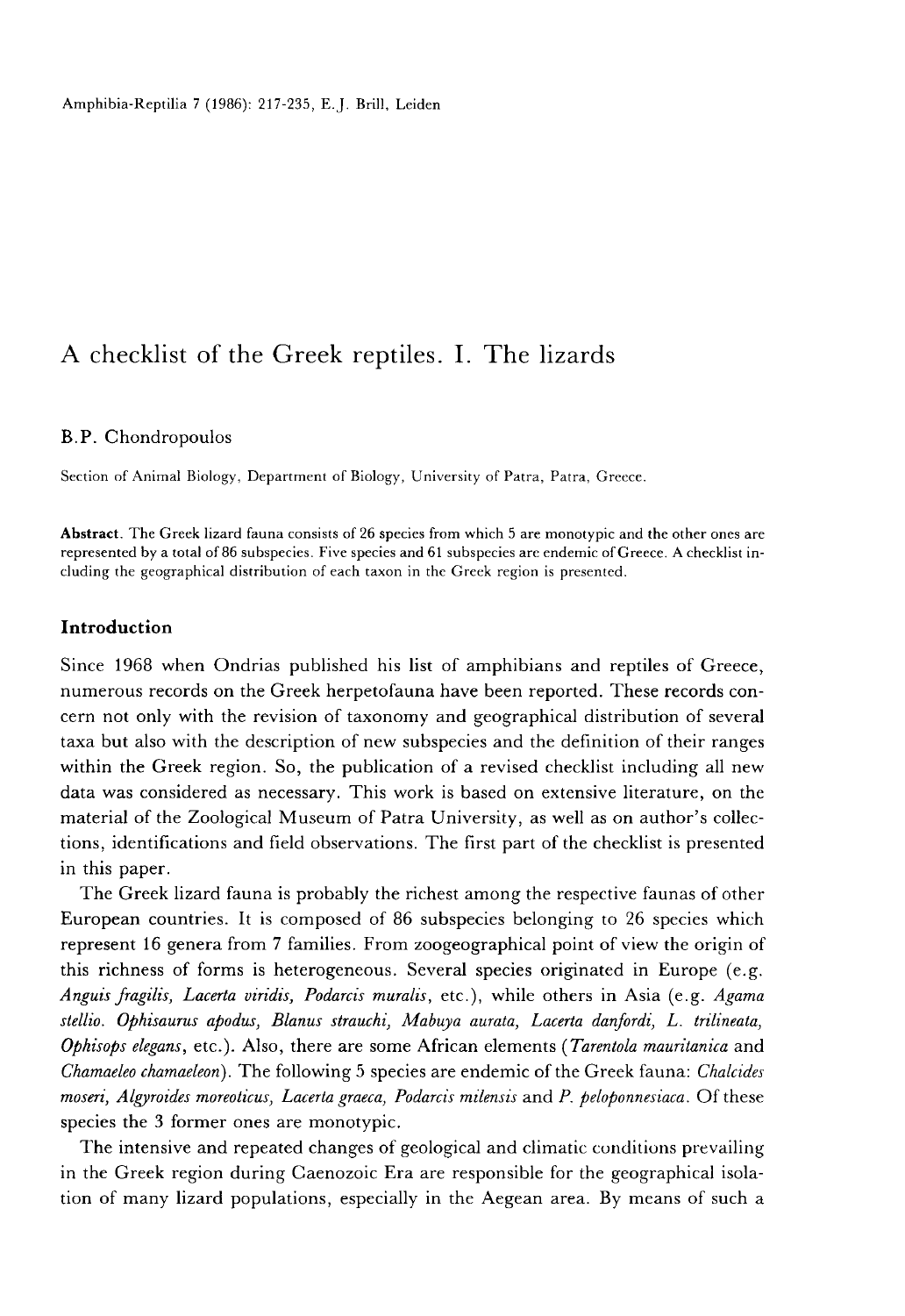In this checklist the subspecies of each species are alphabetically arranged, except the typical subspecies which is placed first. Also, species and genera are alphabetically placed within genera and families respectively. Of course, this arrangement does not reflect any phylogenetic relationships between taxa. The geographical distribution of each subspecies is given after its name. The Greek region is here divided into three major parts: the mainland, the Ionian islands and the Aegean islands. In the later part the islands and islets of Libyan Sea (S of Crete) are also included. The mainland is consisted of 6 large geographical departments  $-$  Thrace, Macedonia, Thessaly, Epirus, Sterea and Peloponnese  $-$  each of which is composed of several smaller parts, the prefectures. The most of the Aegean islands are grouped into three large archipelagos: North Sporades, Cyclades and Dodecanese. Within each of them smaller archipelagos exist.

Every geographical area of this list is documented by at least one bibliographic reference. Where such an information is absent it means that the existence of the taxon in the respective area is confirmed from the observations and/or collections made by the author. Also, our personal data for a large number of the record localities of many lizard taxa are in agreement with the references cited.

# Class: REPTILIA, Order: SQUAMATA, Suborder: SAURIA or LACERTILIA

Family: GEKKONIDAE Bonaparte, 1831 Genus: Cyrtodactylus Gray, 1827

Cyrtodactylus kotschyi (Steindachner, 1870)

\* C. k. kotschyi (Steindachner, 1870)

Cyclades: Syros, as well as Gaidaros and Aspronissi islets (near Syros) (Beutler & Gruber, 1977).

\* C. k. adelphiensis Beutler & Gruber, 1977

#### Aegean islands

Dodecanese: Dyo Adelphes and Tria Nissia islets (SE of Astypalaea) (Wettstein, 1937; Beutler & Gruber, 1977).

\* C. k. bartoni (Stepanek, 1934)

## Aegean islands

Crete (Stepanek, 1934; Wettstein, 1968; Beutler & Gruber, 1977).

C. k. beutleri Baran & Gruber, 1981

#### Aegean islands

Dodecanese: Kalymnos (Schneider, 1983), Kos (Pieper, 1970), Symi (Böttger, 1888; Werner, 1935), Rhodos (?) (Beutler & Gruber, 1977).

Lesvos (Wettstein, 1953), Fourni archipelago (Werner, 1938a), Samos (?) (Beutler & Gruber, 1977).

Aegean islands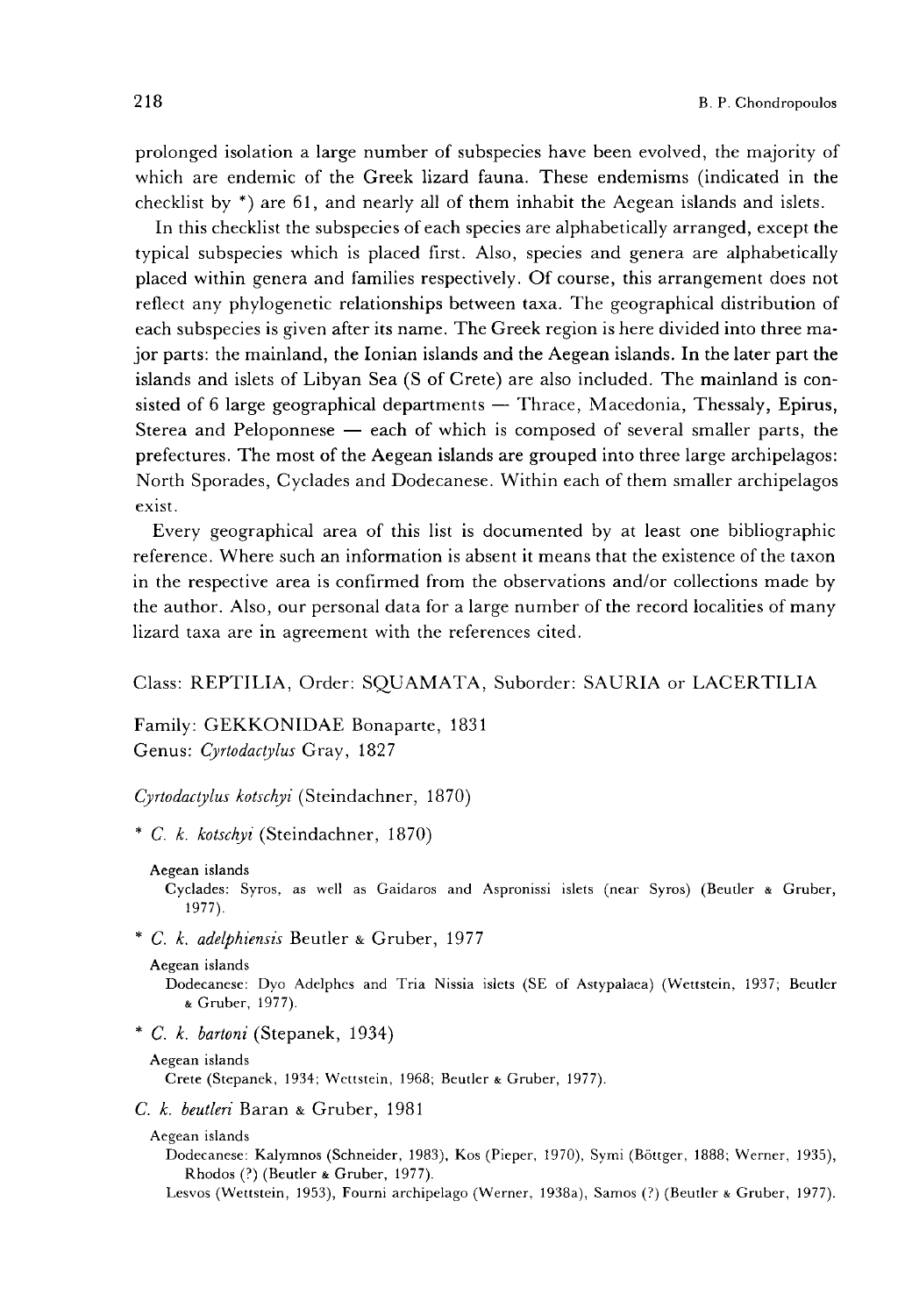# C. k. bibroni Beutler & Gruber, 1977

#### Mainland

Thrace (Buresch & Zonkow, 1933), Macedonia (Buresch & Zonkow, 1933; Werner, 1937a; Beutler & Gruber, 1977); Thessaly (Beutler & Gruber, 1977), Epirus (Bbttger, 1893; Beutler & Gruber, 1977), Sterea (Bedriaga, 1882; Beutler & Gruber, 1977), Peloponnese (Beutler & Gruber, 1977; Ewald, 1980). (This taxon's range is probably discontinuous in all these parts of mainland).

## Aegean islands

Cyclades: Macronissos, Kea (Werner, 1935, 1938a), Kythnos (Werner, 1935, 1938a; Beutler & Gruber, 1977).

Thassos (Cyren, 1933, 1941; Werner, 1938a; Beutler & Gruber, 1977; Bruno, 1980), Thassopoula (Beutler & Gruber, 1977), Samothraki (Cyren, 1933, 1941; Werner, 1935, 1938a; Beutler & Gruber, 1977), Kythera (Werner, 1938a; Beutler & Gruber, 1977).

## \* C. k. bileki Tiedemann & Häupl, 1980

#### Aegean islands

Dodecanese: Makri and Strongyli islets (near Rhodos) (Tiedemann & Häupl, 1980).

### \* C. k. buchholzi Beutler & Gruber, 1977

#### Aegean islands

Cyclades: Sifnos (Werner, 1935, 1938a; Beutler & Gruber, 1977), Kitriani islet (near Sifnos) (Beutler & Gruber, 1977).

## C. k. danilewskii (Strauch, 1887)

# Mainland

Thrace: At least in Evros prefecturc (Beutler & Gruber, 1977).

# \* C. k. fuchsi Beutler & Gruber, 1977

#### Aegean islands

North Sporades: Alonnissos, Kyra-Panagia, as well as the islets: Repi (near Skiathos), Kassida (near Skopelos), Gaidaronissi, Adelphi, Adelphopoula, Manolas and Lechoussa (near Alonnissos), Melissa (near Kyra-Panagia), Strongylo, Prasso and Psathoura (near Youra). (All the above islands and islets are referred by Beutler & Gruber, 1977. Kyra-Panagia and Psathoura are also referred by Werner, 1938a).

\* C. k. kalypsae (Stepanek, 1939)

## Aegean islands

Gavdos (S of W. Crete) (Stepanek, 1939, 1940; Beutler & Gruber, 1977).

# \* C. k. oertzeni (Böttger, 1888)

Aegean islands

Dodecanese: Karpathos (Werner, 1935; Wettstein, 1953; Pieper, 1970; Beutler & Gruber, 1977), Saria (Pieper, 1970), Kassos (B6ttger, 1888; Werner, 1935; Beutler & Gruber, 1977), as well as Armathia islet (near Kassos) (Werner, 1935).

. C. k. saronicus (Werner, 1937)

#### Aegean islands

- Argo-saronic islands: Salamina (Werner, 1937a, 1938a; Beutler & Gruber, 1977), Aegina (Wettstein, 1968; Bruno, 1980),Poros (Clark, 1967), Hydra (Werner, 1938a; Clark, 1967; Beutler & Gruber, 1977), Spetses (Clark, 1967).
- Cyclades: Yaros (Beutler & Gruber, 1977), Mykonos (Beutler & Gruber, 1977; Frör & Beutler, 1978), Delos (Beutler & Gruber, 1977), Rhenia (Werner, 1938a; Beutler & Gruber, 1977), Naxos (Wettstein, 1957; Beutler & Gruber, 1977), Donoussa (Beutler & Gruber 1977), Paros (Werner. 1935; Beutler & Gruber, 1977), Antiparos (Werner, 1935; Beutler & Gruber, 1977), Despotiko and Strongylo (near Antiparos) (Beutler & Gruber, 1977), los (Werner, 1935, 1938a; Beutler & Gruber, 1977), Sikinos (Werner, 1935, 1938a; Beutler & Gruber, 1977), Kimolos (Werner, 1935; Beutler &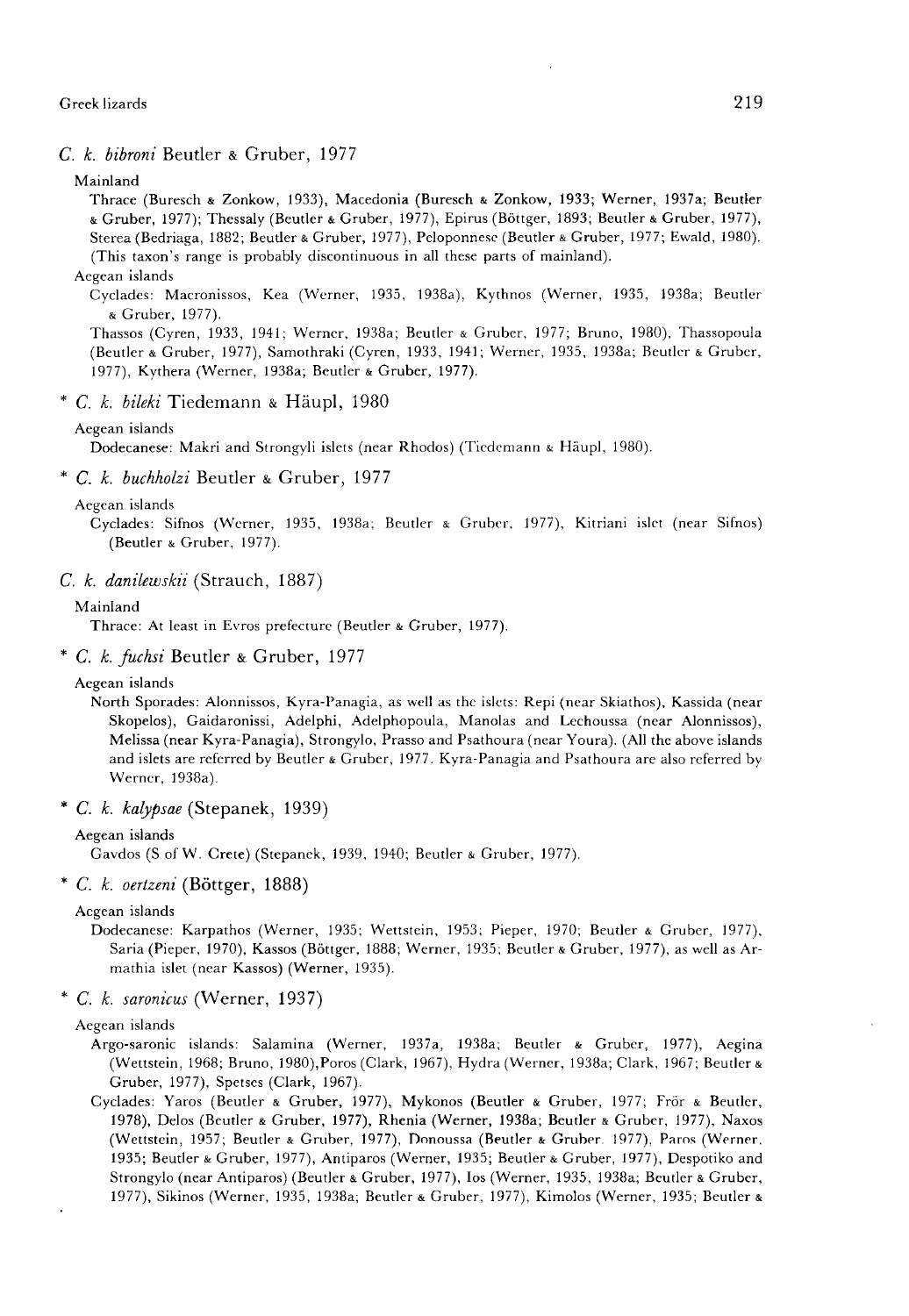Gruber, 1977), Polyaegos (Werner, 1935; Beutler & Gruber, 1977), Milos (Bedriaga, 1882; Werner, 1935; Wettstein, 1957; Beutler & Gruber, 1977), Antimilos (Wettstein, 1957; Beutler & Gruber, 1977), Serifos (Werner, 1935; Beutler & Gruber, 1977), as well as the islets: Agios Georgios, Agios Efstathios, Kalogeri and Paximadi (near Milos) (Beutler & Gruber, 1977), Velopoula (NW of Milos, between Cyclades and Peloponnese) (Beutler & Gruber, 1977), Vous (near Serifos) (Beutler & Gruber, 1977), Ovriokastro, Gaidouronissi, Spiridonissi and Tria Nissia (near Paros) (The first and second of these islets are referred by Beutler & Gruber, 1977 while the rest ones by Wettstein, 1957), Glaropounta, Pantieronissi, Tourlos and Preza (near Antiparos) (All these islets are mentioned by Beutler & Gruber, 1977. Pantieronissi is also given by Wettstein, 1957), Agios Ioannis (near Folegandros) (Beutler & Gruber, 1977).

- Ikaria (Werner, 1935, 1938a; Beutler & Gruber, 1977), Antikythera (Werner, 1938a; Beutler & Gruber, 1977).
- . C. k. schultzewestrumi Beutler & Gruber, 1977
	- Aegean islands

North Sporades: Valaxa islet (near Skyros) (Beutler & Gruber, 1977).

- \* C. k. solerii (Wettstein, 1937)
	- Aegean islands

Dodecanese: Astypalaea (Wettstein, 1937; Beutler & Gruber, 1977), as well as the islets: Ophidoussa (W of Astypalaca) (Wettstein, 1937; Beutler & Gruber, 1977), Livadi, Kinaros and Levitha islets (NE of Amorgos) (All the three islets are mentioned by Beutler & Gruber, 1977. The second and third ones are also referred by Wettstein, 1937) and Syrina (SE of Astypalaea) (Wettstein, 1937; Beutler & Gruber, 1977).

- \* C. k. stepaneki (Wettstein, 1937)
	- Aegean islands

Dodecanese: Megalo Sofrano (Megali Zafrana) islet (S of Astypalaea) (Wettstein 1937; Beutler & Gruber, 1977).

\* C. k. tinensis Beutler & Frör, 1980

## Aegean islands

Cyclades: Tinos and Andros (Both islands are referred by Bird, 1935; Wettstein, 1953; Beutler & Gruber, 1977; Beutler & Frör, 1980).

\* C. k. roettsteini (Stepanek, 1937)

#### Aegean islands

Micronissi (Fanari) islet (Merambelou Gulf, E. Crete) (Stepanek, 1937b; Wettstein, 1968; Beutler & Gruber, 1977), as well as Gaidouronissi, Micronissi and Koufonissi islets (S of E. Crete) (Wettstein, 1952; Beutler & Gruber, 1977).

In addition, there are some transitional forms between the above subspecies. The following two of them are surely known:

## C. k. saronicus x C. k. schultzewestrumi

#### Aegean islands

North Sporades: Skyros, as well as the islets: Agia Foukada, Exo Diavatis, Messa Diavatis and Platy (near Skyros), Prassouda (near the east coast of central Euboea) (All these records are given by Beutler & Gruber, 1977. Skyros is referred by Werner, 1938a, as well).

## C. k. solerii x C. k. saronicus

Aegean islands

Cyclades: Heraklia, Schinoussa, Koufonissia and Keros (S of Naxos), Amorgos, Anafi, Thera (Santorini), Therassia (near Thera), as well as the islets: Avelas (near Heraklia), Glaronissi (near Koufonissia), Ag. Andreas (near Keros), Nikouria and Gramvoussa (near Amorgos), Anhydro (SW of Amorgos), Palaea Kameni (near Thera), Christiani (SW of Thera), Megalo Fteno, Micro Fteno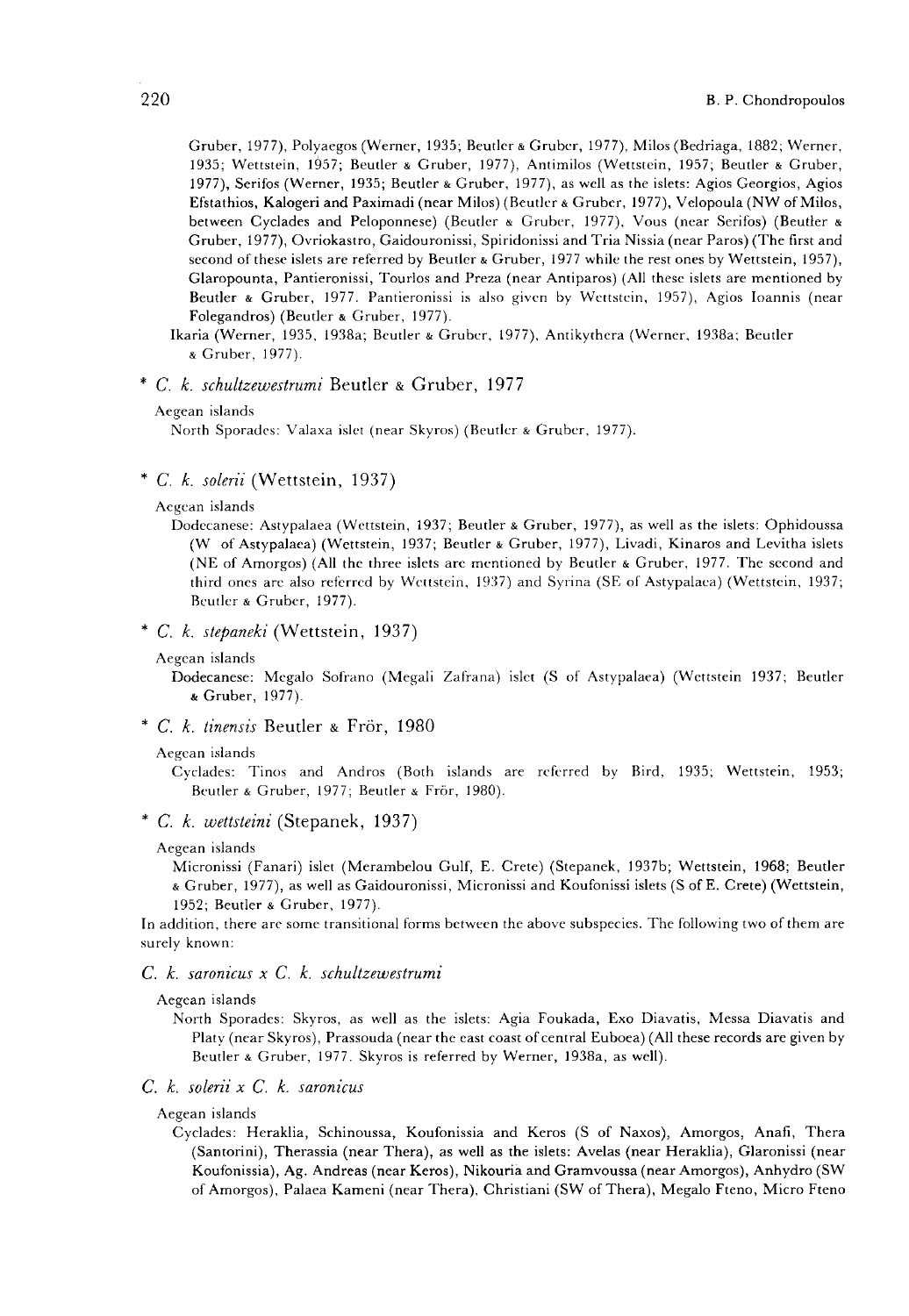and Makria (N of Anafi) Falconera (NW of Milos, between Cyclades and Peloponnese) (The records of Thera and Therassia are given by Tiedemann & Haupl, 1982. Palaea Kameni islet is mentioned by Douglass, 1892. All the rest islands are referred by Beutler & Gruber, 1977. Also, Amorgos and Anafi are referred by Werner, 1938a, and Falconera by Wettstein, 1957).

The subspecific position of C. kotschyi from the Ionian islands Oxia, Makri and Kalamos (near the coast of Sterea) (Cyren, 1935), Kephallonia (Werner, 1894b, 1912), Ithaki (Mahnert, 1973) and Zakynthos (Mahnert, 1973), as well as from the Dodecanese islets Karavonissia (S of Astypalaea) (Wettstein, 1937) and Toukinanissia (near Rhodos) (Wettstein, 1964, 1965) is uncertain. Similarly the taxonomic status of the animals of Limnos island (north Aegean Sea) is dubious (Werner, 1937a; Beutler & Gruber, 1977).

Genus: Hemidactylus Oken, 1817

## Hemidactylus turcicus (Linnaeus, 1758)

H. t. turcicus (Linneaus, 1758)

Mainland

Everywhere, except the central mountainous country (Pindos mountain chain and central Peleponnese).

Ionian islands

Kerkyra (Werner, 1929, 1938a; Mertens, 1961), Paxi (Keymar, in press), Lefkada (Werner, 1938a), Kephallonia (Werner, 1927, 1929, 1938a).

Aegean islands

Argo-saronic islands: Poros, Hydra (Werner, 1938a; Wettstein, 1953), Spetses (Clark, 1967).

Cyclades: Kythnos (Wettstein, 1953), Syros (Werner, 1938a; Gruber, 1974), Delos (Werner, 1938a), Mykonos (Frör & Beutler, 1978), Naxos (Werner, 1933, 1938a; Wettstein, 1953, 1957; Gruber, 1974), Paros (Werner, 1938a; Wettstein, 1953; Gruber, 1974; Gruber & Fuchs, 1977), Antiparos (Werner, 1938a; Wettstein, 1953; Gruber, 1974; Gruber & Fuchs, 1977), Despotiko (Gruber, 1974; Gruber & Fuchs, 1977), Epano Koufonissi (Gruber, 1974), Heraklia (Lotze, 1973), Schinoussa (Lotze, 1973), Amorgos (Werner, 1933, 1938a), Ios (Werner, 1935, 1938a; Wettstein, 1953), Sikinos (Werner, 1935, 1938a; Wettstein, 1953), Milos (Wettstein, 1957; Gruber, 1974), Thera (Santorini) (Werner, 1938a; Frör & Beutler, 1978), as well as the islets: Gaidaros (near Syros) (Gruber, 1974), Christiani (SW of Thera) (Salvador, 1981), and Nea Kameni (near Thera) (Fr6r & Beutler, 1978).

North Sporades: Skopelos (Gruber, 1974), Skyros (Werner, 1938a; Wettstein, 1953; Gruber, 1974), Papous islet (near Kyra-Panagia) (Gruber, 1974).

Dodecanese: Kalymnos (Schneider, 1983), Rhodos (Wettstein, 1965), Karpathos (Wettstein, 1953), Astypalaea (Wettstein, 1953).

Euboea (Werner, 1938a), Thassos (Kattinger, 1972), Samothraki (Kattinger, 1972), Lesvos (Broggi, 1978), Samos (Werner, 1935, 1938a), Ikaria (Werner, 1935, 1938a), Kythera (Werner, 1938a; Wettstein, 1953; Pieper, 1970), Antikythera (Gruber, 1974), Crete (Werner, 1938a; Wettstein, 1953, 1968), as well as the islets: Micronissi (Fanari), Ag. Pantes and Spinalonga (Merambelou Gulf, E. Crete) (Wettstein, 1968), Dragonada (near the NE end of Crete) (Wettstein, 1953), Koufonissi (S of E. Crete) (Wettstein, 1953), Gavdos (S of W. Crete) (Stepanek, 1940) and Elaphonissi (near the SW end of Crete) (Wettstein, 1953).

Genus: Tarentola Gray, 1825

Tarentola mauritanica (Linnaeus, 1758)

### T. m. mauritanica (Linnaeus, 1758)

Mainland

Peloponnese: At least in the NW coastal zone

Ionian islands

Kephallonia (Werner, 1927, 1929, 1938a), Ithaki (Werner, 1927, 1929,. 1938a; Cyren, 1941), Zakynthos (Werner, 1927, 1929, 1938a).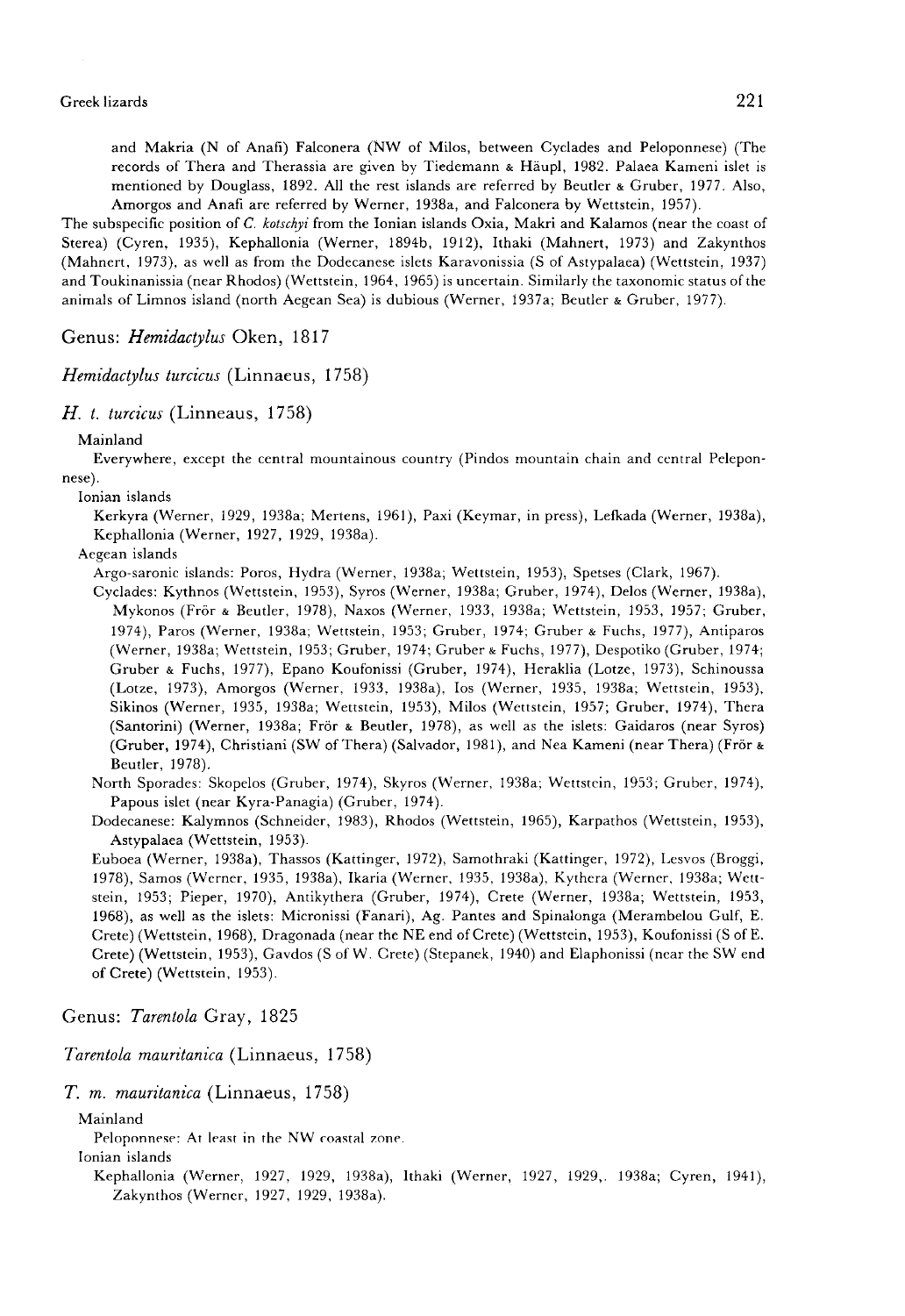Aegean islands

Crete (Stepanek, 1934; Werner, 1938a; Wettstein, 1953, 1968), Dia islet (N of central Crete) (Stepanek, 1940).

Family: AGAMIDAE Gray, 1825 Genus: Agama Daudin, 1802

#### Agama stellio (Linnaeus, 1758)

 $* A. s.$  stellio (Linnaeus, 1758)

Aegean islands

Cyclades: Mykonos (Böttger, 1888; Werner, 1938b; Frör & Beutler, 1978), Delos (Werner, 1938a,b), Rhenia (Beutler & Frör, 1980).

A. s. daani Beutler & Frör, 1980

## Mainland

Macedonia: Thessaloniki area (Werner, 1938a; Kattinger, 1941; Wettstein, 1953).

Aegean islands

Cyclades: Paros (Werner, 1935, 1938b), Antiparos (Werner, 1935, 1938b), Despotiko (Gruber & Fuchs, 1977), Naxos (Werner, 1933, 1938b; Wettstein, 1957).

Dodecanese: Leros (Xyda, 1983), Kalymnos (Schneider, 1983), Telendos (Schneider, 1983), Kos (Ondrias, 1968; Xyda, 1983), Nissyros (Ondrias, 1968; Xyda, 1983), Symi (Werner, 1935; Xyda, 1983), Chalki (B6ttger, 1888; Xyda, 1983), Rhodos (Wettstein, 1965; Xyda, 1983), Kastellorizo (Xyda, 1983).

Lesvos (Werner, 1938a,b; Ondrias, 1968; Broggi, 1978), Chios (Werner, 1935, 1938a,b; Xyda, 1983), Ikaria (Werner, 1935, 1938a,b; Xyda, 1983), Fourni and Thymena (between Samos and Ikaria) (Xyda, 1983), Samos (Wettstein, 1953; Ondrias, 1968).

This species also occurs in Kerkyra (Ionian islands) (Mertens, 1961, 1968) but the subspecific status of this population is uncertain.

# Family: CHAMAELEONIDAE Hardwicke & Gray, 1828 Genus: Chamaeleo Laurenti, 1768

Chamaeleo chamaeleon (Linnaeus, 1758)

C. c. chamaeleon (Linnaeus, 1758)

Mainland

Peloponnese: Mani area (S. Peloponnese) (Schreiber, 1912; Ondrias, 1968).

Aegean Islands

Chios (Werner, 1935, 1938a), Samos (Werner, 1935, 1938a), Crete (Stepanek, 1934; Werner, 1938a; Wettstein, 1953; Fuchs, 1979).

Family: ANGUIDAE Gray, 1825 Genus: Anguis Linnaeus, 1758

Anguis fragilis Linnaeus, 1758

A. f. colchicus (Nordmann, 1840)

Mainland

Thrace, Macedonia (Werner, 1938a; Cyren, 1941; Werb, 1980), Epirus (B6ttger, 1893; Werner, 1938a), Thessaly (B6ttger, 1888; Cyren, 1941), Sterea (Böttgcr, 1888, 1893; Werner, 1938a).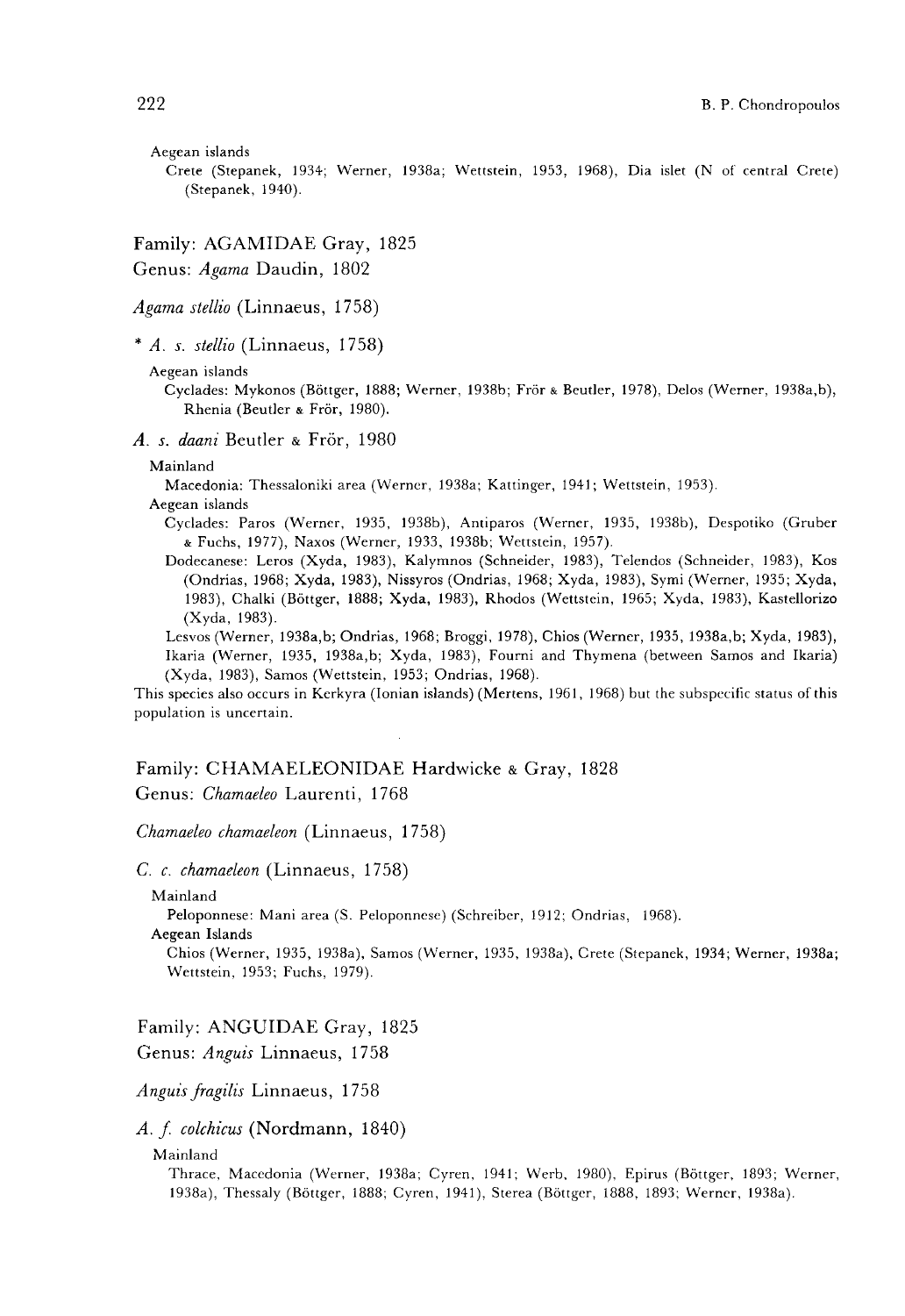Ionian islands

Kerkyra (Werner, 1927, 1929, 1938a; Mertens, 1961), Lefkada (Werner, 1929, 1938a), Kephallonia (Werner, 1927, 1929, 1938a), Ithaki (Mahnert, 1973), Zakynthos (Werner, 1929, 1938a). Aegean islands

Cyclades: Tinos (?) (B6ttger, 1888; Werner, 1938a).

Euboea (B6ttger, 1893; Ondrias, 1968), Thassos (Cyren, 1933; Werner, 1938a; Petzold, 1971).

\* A. f. peloponnesiacus Stepanek, 1937

#### Mainland

Peloponnese: Everywhere (Werner, 1899; Stepanek, 1937a, 1944; Cyren, 1941; Wettstein, 1953; Clark & Clark, 1970; Bischoff & Bischoff, 1980).

Genus: Ophisaurus Daudin, 1803

Ophisaurus apodus (Pallas, 1775)

O. a. thracius Obst, 1978

#### Mainland

Everywhere, except the central mountainous country (Pindos mountain chain and perhaps central Peloponnese) (Werner, 1938a; Cyren, 1941; Clark & Clark, 1970; Obst, 1978; Ewald, 1980). Ionian islands

Kerkyra (Cyren, 1941; Mertens, 1961; Mahnert, 1973), Lefkada (Werner, 1929, 1938a), Kephallonia (Ondrias, 1968), Zakynthos (Ondrias, 1968).

## Aegean islands

Cyclades: Naxos (?) (Werner, 1938a).

Dodecanese: Kos (B6ttger, 1888), Rhodos (Obst, 1978).

Euboea (Böttger, 1888; Werner, 1938a), Thassos (Cyren, 1933, 1941; Werner, 1938a), Limnos (Werner, 1927, 1935, 1938a), Lesvos (Werner, 1927, 1935, 1938a; Broggi, 1978), Samos (Werner, 1927, 1935, 1938a).

# Family: AMPHISBAENIDAE Gray, 1825

Genus: Blanus Wagler, 1830

Blanus strauchi (Bedriaga, 1884)

B. s. strauchi (Bedriaga, 1884)

Aegean islands

Dodecanese: Kos (Werner, 1935; Ondrias, 1968), Rhodos (Werner, 1935; Wettstein, 1965; Ondrias, 1968).

# Family: SCINCIDAE Gray, 1825

Genus: Ablepharus Lichtenstein, 1823

Ablepharus kitaibelii Bibron & Bory, 1833

A. k. kitaibelii Bibron & Bory, 1833

Mainland

Everywhere (Werner, 1899, 1927, 1938a; Cyren, 1941; Ondrias, 1968; Pieper, 1970). Ionian islands

Kerkyra (Werner, 1894a; Mertens, 1968), Lefkada (Werner, 1894b, 1929; Mertens, 1968), Kephallonia (Werner, 1894a,b, 1927, 1929, 1938a), Ithaki (Werner, 1894b, 1929), Zakynthos (B6ttger, 1888; Werner, 894a,b, 1929).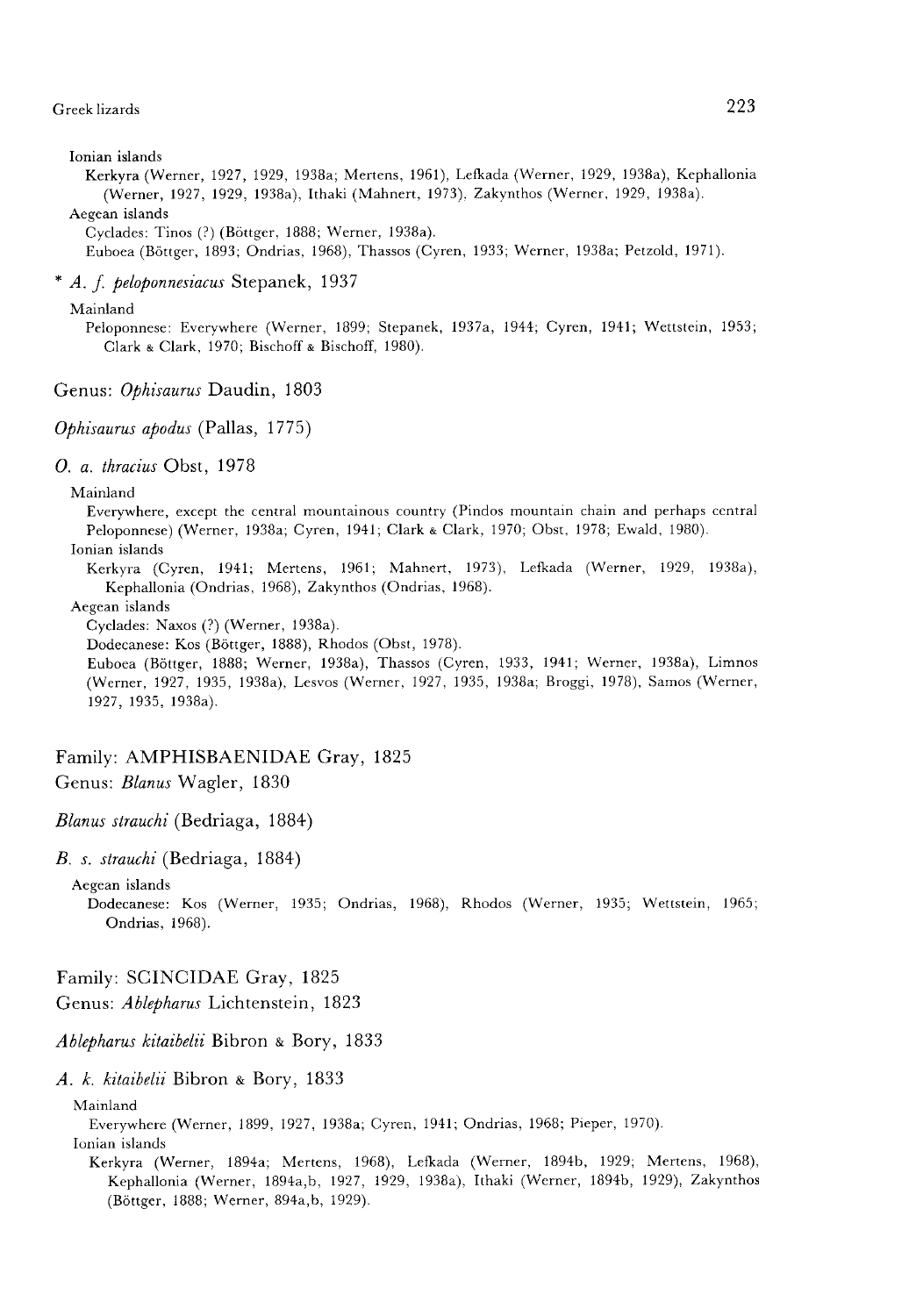#### Aegean islands

- Argo-saronic islands: Salamina (Daan, 1967), Aegina (Wettstein, 1968), Poros (Clark, 1967), Hydra (Clark, 1967), Spetses (Clark, 1967).
- Cyclades: Andros (Werner, 1938a), Tinos (Werner, 1938a), Mykonos (Fr6r & Beutler, 1978), Paros (Werner, 1935), Antiparos (Werner, 1935), Despotiko and Strongylo (near Antiparos) (Gruber & Fuchs, 1977), Epano Koufonissi (Lotze, 1973), Serifos (Werner, 1933, 1938a), Milos (Werner, 1933, 1935, 1938a; Gruber, 1974), Amorgos (Lotze, 1970), as well as the islets Tria Nissia (near Paros) (Wettstein, 1957; Gruber & Fuchs, 1977) and Tourlos, Preza, Glaropounta, Pantieronissi (near Antiparos) (Gruber & Fuchs, 1977).

North Sporades: Skopelos (Cyren, 1935, 1941; Werner, 1938a).

Dodecanese: Kos (Pieper, 1970), Chalki (Werner, 1935), Symi (Werner, 1935), Rhodos (Wettstein, 1965; Pieper, 1970).

Euboea, Samothraki (Werner, 1935), Ikaria (Werner, 1935, 1938a), Fourni archipelago (Wettstein, 1953), Samos (Werner, 1935; Daan, 1967), Kythera (Werner, 1938a; Pieper, 1970; Gruber, 1974), Antikythera (Gruber, 1974).

\* A. k. fabichi Stepanek, 1938

#### Aegean islands

Dodecanese: Karpathos (Wettstein, 1953; Pieper, 1970), Kassos (Werner, 1935; Wettstein, 1953; Pieper, 1970), Armathia islet (near Kassos) (Werner, 1935; Wettstein, 1953).

Micronissi (Fanari) islet (Merambclou Gulf, E. Crete) (Stepanek, 1938; Wettstein, 1953, 1968).

Genus: Chalcides Laurenti, 1768

#### Chalcides moseri Ahl, 1937

Aegean islands

Cyclades: Thera (?). There are no later references after species first record.

#### Chaleides ocellatus (Forskål, 1775)

#### C. o. ocellatus (Forskål, 1775)

#### Mainland

Sterea: Prefectures of Attica (Werner, 1938a; Cyren, 1941; Schneider, 1981), Boeotia (Wettstein, 1957), Aetoloacarnania (Werner, 1938a,b).

Peloponnese (Arnold et al., 1978)

## Aegean islands

Argo-saronic islands: Aegina (Werner, 1933; Wettstein, 1953), Angistri (near Aegina) (Werner, 1933; Wettstein, 1953), Poros (Clark, 1967), Hydra (Clark, 1967).

Cyclades: Macronissos (Werner, 1938a,b; Wettstein, 1953), Kea (Werner, 1938a,b; Clark, 1967).

Dodecanese: Karpathos (Wettstein, 1953), Rhodos (Wettstein, 1965), as well as Pentanissos islets (near Rhodos) (Wettstein, 1965).

Euboea (Werner, 1938a,b; Wettstein, 1953), Chios (Anderson, 1898), Crete (Stepanek, 1934; Werner, 1938a; Cyren, 1941; Wettstein, 1953, 1968), Dia islet (N of central Crete) (Wettstein, 1953).

Genus: Mabuya Fitzinger, 1826

Mabuya aurata (Linnaeus, 1758)

M. a. fellowsii (Gray, 1845)

Aegean islands

Dodecanese: Kos, Symi (Clark, 1972), Rhodos (Wettstein, 1965, 1967a). Samos (Beutler, 1979).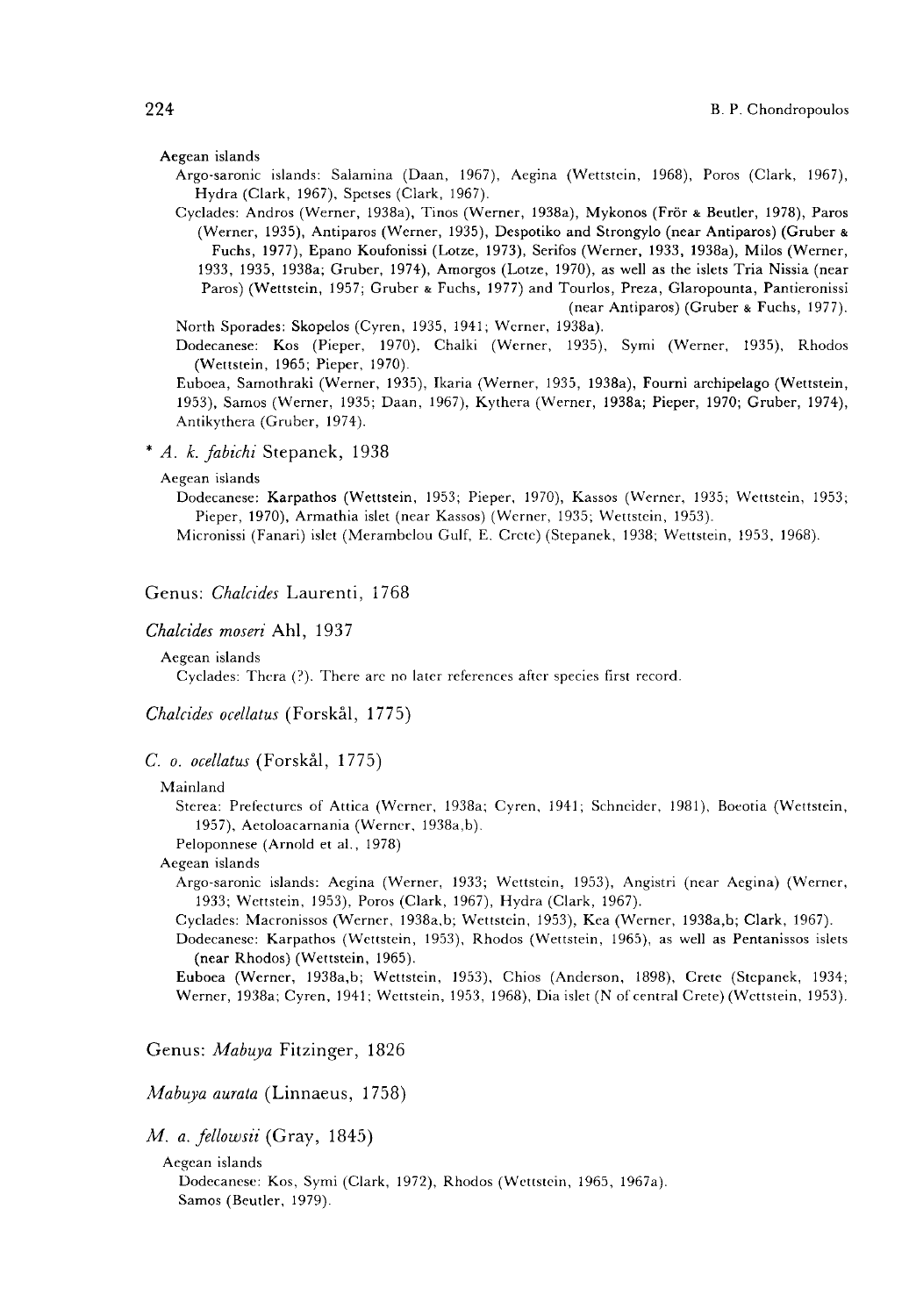## Genus: Ophiomorus Dumeril & Bibron, 1839

Ophiomorus punctatissimus (Bibron & Bory, 1833)

Mainland Thessaly (?) (Werner, 1938a). Sterea: Prefectures of Fthiotida (Bischoff, 1981a), Boeotia and Attica (Bedriaga, 1883). Peloponnese: Prefectures of Corinthia (Anderson & Leviton, 1966; Clark & Clark, 1970), Argolida (Werner, 1937b), Arcadia, Laconia (Anderson & Leviton, 1966; Bischoff, 1981a) and Messinia (Werner, 1912; Anderson & Leviton, 1966). Aegean islands Kythera (Pieper, 1970; Arnold et al., 1978). Family: LACERTIDAE Bonaparte, 1831 Genus: Algyroides Bibron & Bory, 1833

Algyroides moreoticus Bibron & Bory, 1833

#### Mainland

Peloponnese: Everywhere (Werner, 1938a; Cyren, 1941; Clark & Clark, 1970; Bischoff & Bischoff, 1980; Bischoff, 1981b).

Ionian islands

Kephallonia (Werner, 1938a; Mertens, 1961), Ithaki (Werner, 1938a; Cyren, 1941; Mertens, 1961), Zakynthos (Werner, 1938a; Cyren, 1941; Mertens, 1961).

Aegean islands

Argo-saronic islands: Psili islet (Argolic Gulf, Peleponnese) (Clark, 1972).

## Algyroides nigropunctatus (Dumeril & Bibron, 1839)

Mainland

Macedonia: Prefectures of Florina and Kastoria (Bischoff, 1981c).

Epirus: Everywhere (Werner, 1938a; Cyren, 1935, 1941; Bischoff, 1981c).

Sterea: Prefectures of Aetoloacarnania (Ondrias, 1968) and Fokida.

# Ionian islands

Kerkyra (Werner, 1938a; Cyren, 1941; Mertens, 1961; Küchler, 1979), Paxi (Werner, 1938a; Mertens, 1961), Lefkada (Werner, 1929, 1938a), Kephallonia (Werner, 1929, 1938a), Ithaki (Werner, 1938a; Cyren, 1941), Zakynthos (Werner, 1938a), as well as Vido islet (near the east coast of Kerkyra) (Koch, 1932).

Genus: Lacerta Linnaeus, 1758

Lacerta agilis Linnaeus, 1758

L. a. bosnica Schreiber, 1912

Mainland

Thrace: Rhodopi mountain chain.

Macedonia: Prefectures of Florina and Drama.

Also this lizard probably occurs in other localities along the north Greek borders.

# Lacerta danfordi Günther, 1876

\* L. d. oertzeni Werner, 1904

Aegean islands

Ikaria, Samos. (Both islands are referred by Werner, 1935, 1938a; Wettstein, 1967b; Pieper, 1970).

## L. d. pelasgiana Mertens, 1959

Aegean islands Symi (Werner, 1935; Pieper, 1970), Rhodos (Wettstein, 1965, 1967b; Pieper, 1970).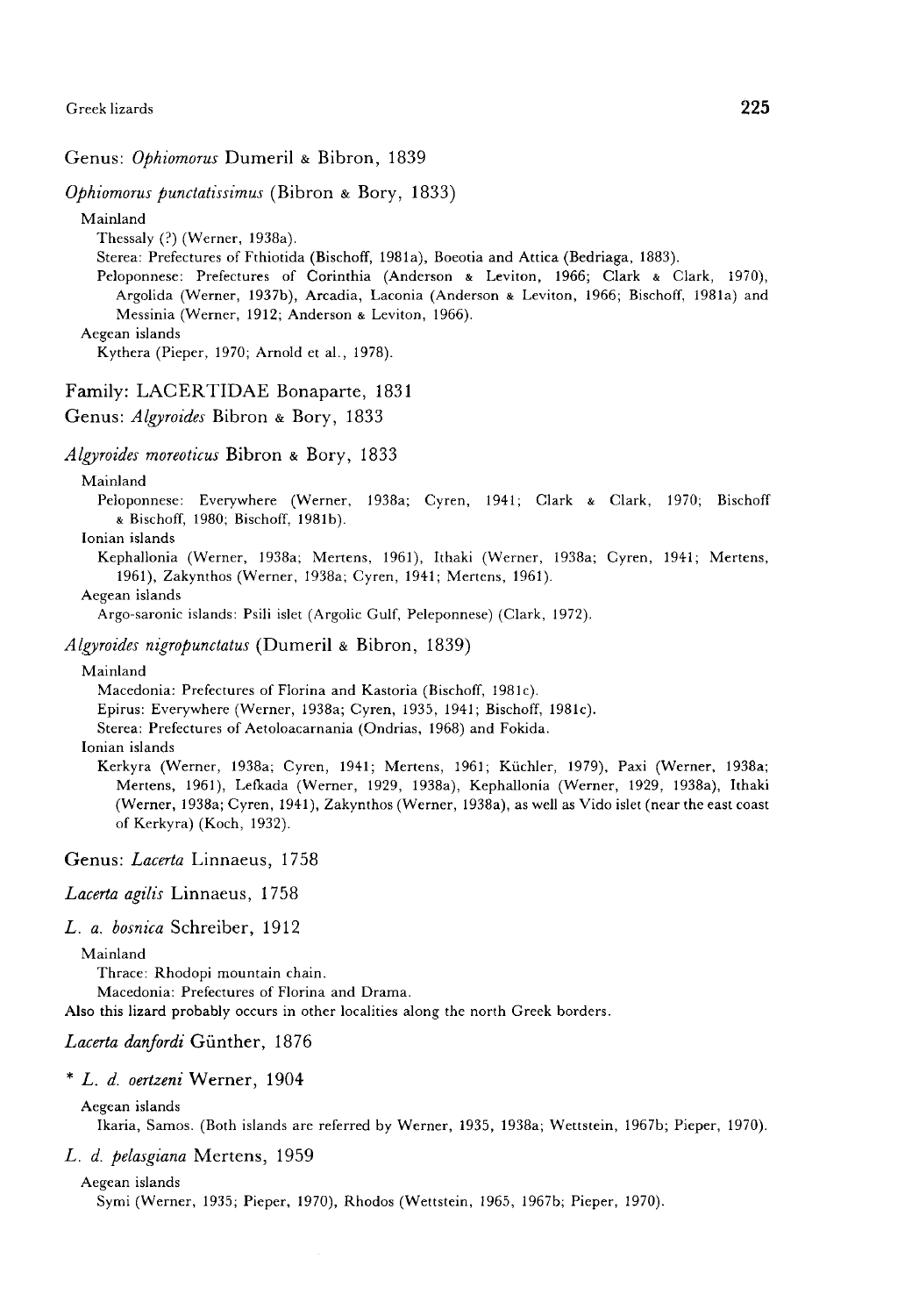# \* L. d. pentanisiensis Wettstein, 1964

```
Aegean islands
```
Pentanissos islets (near Rhodos) (Wettstein, 1964, 1965, 1967b).

# Lacerta graeca Bedriaga, 1886

## Mainland

Peloponnese: Prefectures of Achaia (southeast part) (Ostenrath, 1973), Corinthia, Argolida, Arcadia (Ostenrath, 1973; Ewald, 1980), Laconia (Werner, 1899, 1938a; Cyren, 1941; Ostenrath, 1973; Bischoff & Bischoff, 1980), Messinia (Werner, 1938a; Ostenrath, 1973; Bischoff & Bischoff, 1980) and Ilia (south part) (Ostenrath, 1973; Bischoff & Bischoff, 1980; Mayer & Tiedemann, 1982).

## Lacerta trilineata Bedriaga, 1886

#### L. t. trilineata Bedriaga, 1886

#### Mainland

Everywhere (Cyren, 1933, 1941; Buresch & Zonkow, 1933; Werner, 1938a; Kattinger, 1941; Fr6r, 1979).

Ionian islands

Kerkyra (Werner, 1927, 1938a; Mertens, 1961, 1968), Lefkada (Werner, 1929, 1938a), Kephallonia (Werner, 1927, 1938a), Zakynthos (Werner, 1938a), as well as Kalamos, Kastos and Provati islands (near the coast of Sterea) (Werner, 1938a).

#### Aegean islands

Argo-saronic islands: Salamina (Daan, 1967), Poros, Hydra, Spetses. (These three islands are referred by Clark, 1967).

Cyclades: In all islands except those inhabited by the other subspecies (see below) (Werner, 1899, 1935, 1938a; Wettstein, 1957; Frör, 1979).

North Sporades: Skiathos (Frör, 1979), Skopelos (Werner, 1938a; Wettstein, 1957), Alonnissos (Werner, 1938a), Skyros (Werner, 1938a; Fr6r, 1979), Arkonissi islet (near Skiathos) (Werner, 1938a; Frör, 1979).

Euboea (Werner, 1938a), Kythera (Werner, 1938a; Frör, 1979), Samothraki (Frör, 1979), Lesvos (Werner, 1935, 1938a; Broggi, 1978; Fr6r, 1979), Chios (Werner, 1938a).

## L. t. cariensis Peters, 1964

#### Aegean islands

Samos (Daan, 1967; Frör, 1979).

\* L. t. citrovittata Werner, 1938

Cyclades: Tinos (Buchholz, 1962b; Frör, 1979), Mykonos (Frör & Beutler, 1978; Frör, 1979).

\* L. t. diplochondrodes Wettstein, 1952

#### Aegean islands

Dodecanese: Rhodos (Wettstein, 1952, 1965, 1967a; Mertens, 1959; Frör, 1979).

\* L. t. hansschweizeri Müller, 1935

#### Aegean islands

Cyclades: Kythnos (Werner, 1935; Frör, 1979), Serifos (Werner, 1935, 1938a; Frör, 1979), Sifnos (Frör, 1979), Kimolos (Frör, 1979), Milos (Werner, 1899, 1935, 1938a; Müller, 1935; Wettstein, 1957; Frör, 1979), Polyaegos (Frör, 1979).

\* L. t. polylepidota Wettstein, 1952

#### Aegean islands

Crete (Stepanek, 1934; Werner, 1938a; Wettstein, 1952, 1968; Frör, 1979).

The populations of L. trilineata from the Aegean islands Syros, Andros (Cyclades) and S. Euboea are

Aegean islands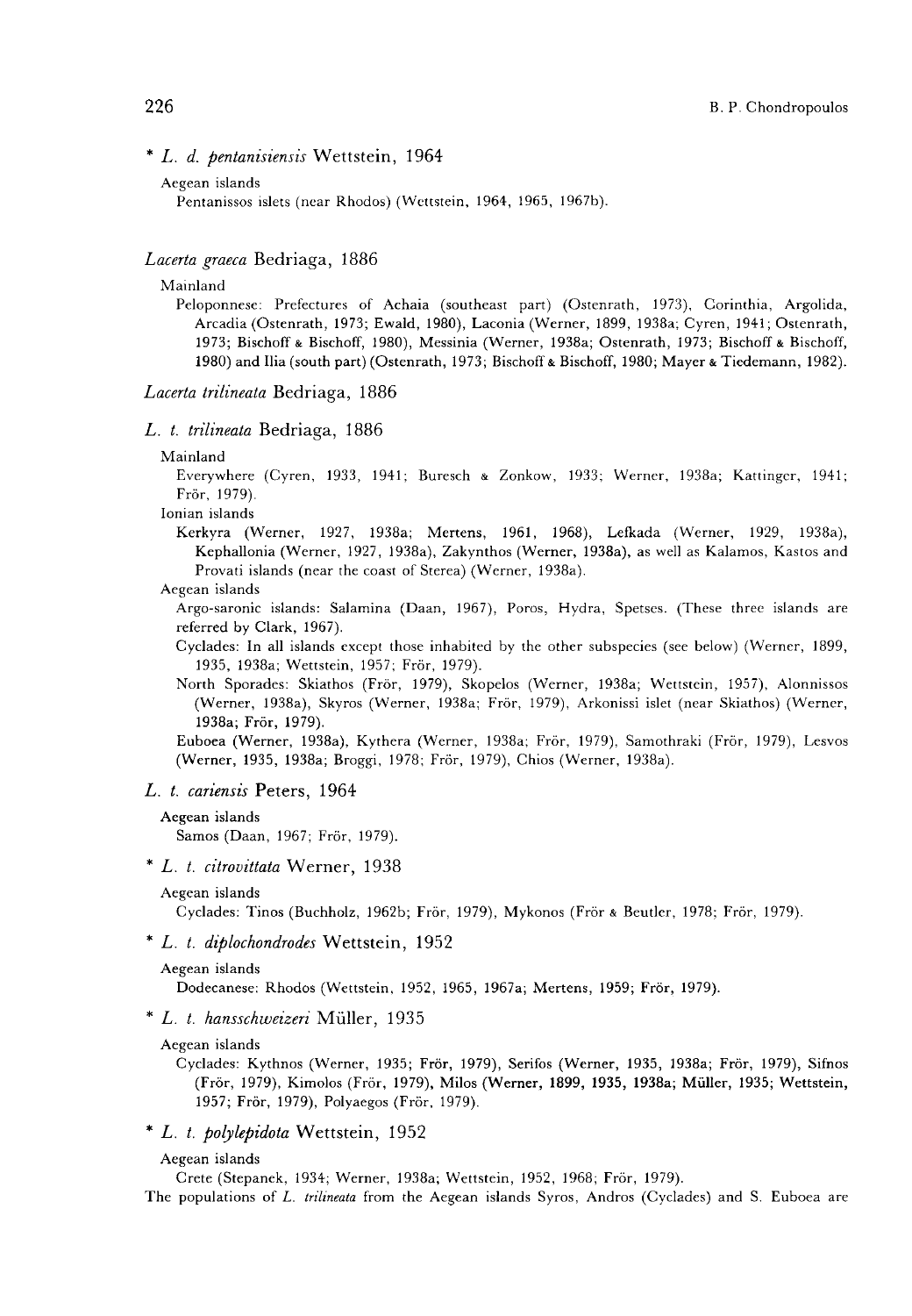considered intermediate between L. t. trilineata and L. t. citrovittata (Buchholz, 1962b). Frör (1979) places the Syros and Andros populations to the subspecies L. t. citrovittata. He also reports that in S. Euboea both the above subspecies exist.

## Lacerta viridis (Laurenti, 1768)

 $L$ . v. viridis (Laurenti, 1768)

#### Mainland

W. Thrace (Cyren, 1933; Werner, 1938a; Frör, 1979), Macedonia (Cyrcn, 1933, 1941; Kattinger, 1941; Frör, 1979; Mayer & Tiedemann, 1982), Thessaly (Cyren, 1933; Werner, 1938a,b; Fr6r, 1979), Epirus (Werner, 1938b).

## Ionian islands

Kerkyra (Mertens, 1968; Keymar, in press), Paxi (Keymar, in press).

## Aegean islands

North Sporades: Skiathos (Werner, 1938b; Frör, 1979), Skyros (Frör, 1979).

N. and C. Euboea (Werner, 1938a,b; Frör, 1979), Thassos (Cyren, 1933; Werner, 1938a; Kattinger, 1941; Frör, 1979), Samothraki (Cyren, 1933; Werner, 1935, 1938a; Kattinger, 1941; Frör, 1979).

## L. v. meridionalis Cyren, 1933

## Mainland

Thrace (Cyren, 1933; Frör, 1979).

# Genus: Ophisops Ménétriés, 1832

Ophisops elegans Ménétriés, 1832

## O. e. macrodactylus (Berthold, 1842)

According to Baran (1982) the name O. e. macrodactylus has the priority against its synonym O. e. ehrenbergii which has been referred for the Greek Ophisops so far (Ondrias, 1968, etc.).

Mainland

Thrace: At least in Evros prefecture (Buresch & Zonkow, 1933).

Aegean islands

Dodecanese: Patmos (Darewskij & Beutler, 1981), Leros, Kalymnos (Schneider, 1983), Telendos (Schneider, 1983), Kos (Pieper, 1970), Nissyros (Werner, 1935), Symi (Werner, 1935), Rhodos (Wettstein, 1965), Karpathos (?) (Wettstein, 1953; Ondrias, 1968), Astypalaea (Zavattari, 1929), Gyali islet (near Nissyros) (Werner, 1935).

Thassos (Cyren, 1933, 1941; Werner, 1938a; Wettstein, 1953), Limnos (Werner, 1935, 1938a), Agios Efstratios (Werner, 1938a), Lesvos (Werner, 1935, 1938a; Broggi, 1978), Chios (Werner, 1935, 1938a), Psara (Werner, 1938a), Ikaria (Werner, 1935, 1938a), Fourni (Ondrias, 1968), Samos (Werner, 1935, 1938a; Cyren, 1941).

Genus: Podarcis Wagler, 1830

Podarcis erhardii (Bedriaga, 1882)

\* P. e. erhardii (Bedriaga, 1882)

# Aegean islands

Cyclades: Serifos (Cyren, 1933; Werner, 1935, 1938a; Wettstein, 1953), Sifnos (Wettstein, 1953).

# \* P. e. amorgensis (Werner, 1933)

## Aegean islands

Cyclades: Amorgos (Werner, 1933, 1938a; Lieftinck, 1974), Epano Koufonissi (Wettstein, 1937), Keros (Wettstein, 1937), Anafi (Wettstein, 1937; Werner, 1938a), Anhydro islet (SW of Amorgos) (Wettstein, 1937).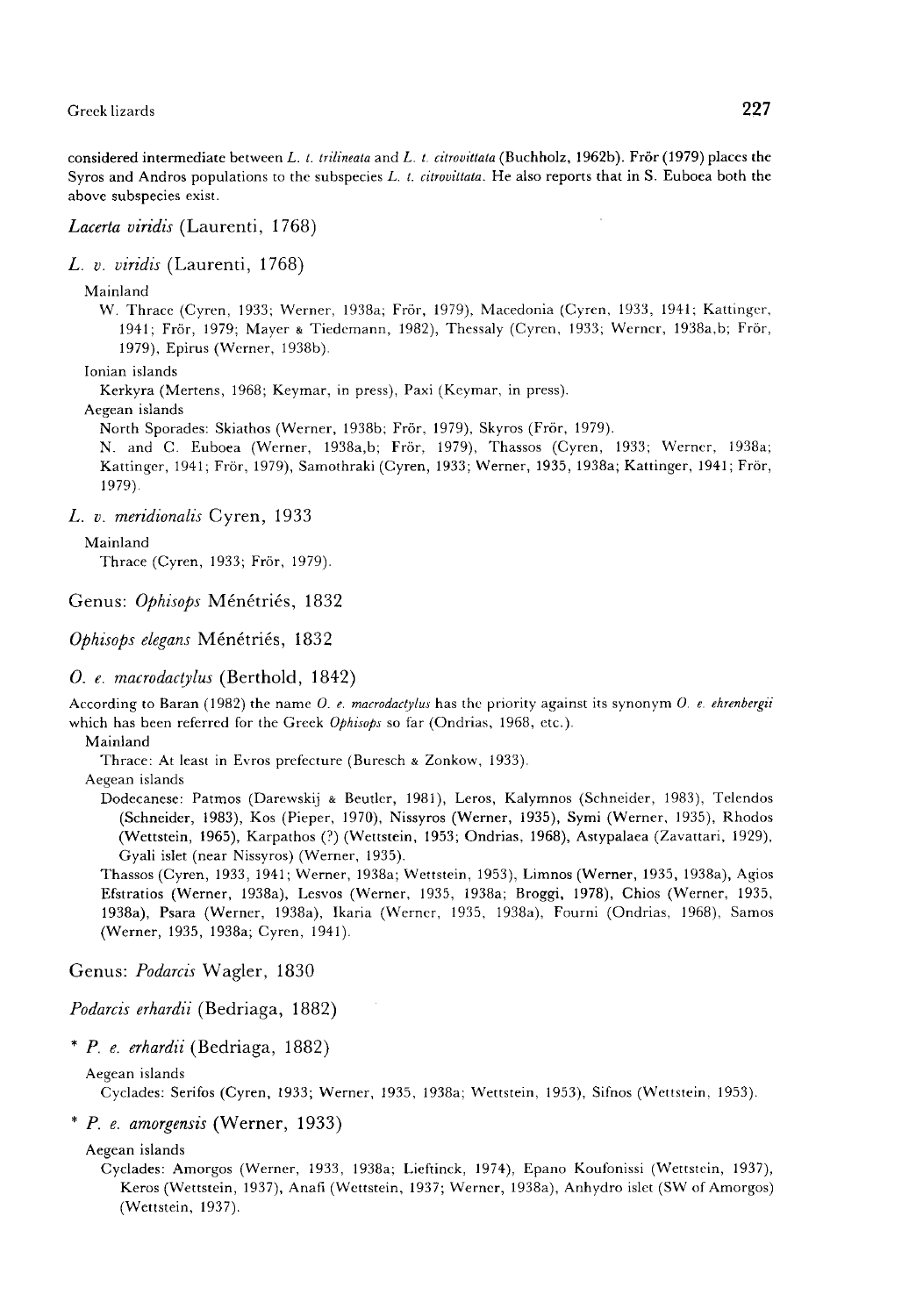In Lotze's (1973) opinion the P. erhardii populations of Epano Koufonissi, Keros and Antikeros belong to the subspecies  $P$ . e. naxensis (see below).

\* P. e. biinsulicola (Wettstein, 1937)

```
Aegean islands
```
Cyclades: Makria and Mikro Fteno islets (S of Anafi) (Wettstein, 1937; Werner, 1938a).

\* P. e. buchholzi (Wettstein, 1956)

Aegean islands Cyclades: Ktenia islets (E of Naxos) (Wettstein, 1956, 1957).

\* P. e. cretensis (Wettstein, 1952)

Aegean islands

Crete (NW part) (Wettstein, 1952; Ondrias, 1968).

 $*$  P. e. elaphonisii (Wettstein, 1952)

```
Aegean islands
```
Elaphonissi (near the SW end of Crete) (Wettstein. 1952; Ondrias, 1968).

\* P. e. kinarensis (Wettstein, 1937)

```
Aegean islands
```
Dodecanese: Kinaros islet (NE of Amorgos) (Wettstein, 1937; Ondrias, 1968).

\* P. e. leukaorii (Wettstein, 1952)

```
Aegean islands 
Crete (SW part) (Wettstein, 1952; Ondrias, 1968).
```
# \* P. e. levithensis (Wettstein, 1937)

Aegean islands

Dodecanese: Levitha islet (NE of Amorgos) (Wettstein, 1937; Ondrias, 1968).

 $*$  P. e. livadhiaca (Werner, 1902)

#### Mainland

Sterea: Prefectures of Boeotia and Attica (Cyren, 1933, 1941; Werner, 1938a).

Peloponnese: Prefectures of Corinthia (Cyren, 1941), Argolida, Arcadia (east part) and Laconia. Aegean islands

Argo-saronic islands: Hydra (Werner, 1938a; Clark, 1967), Prassonissi islet (near Salamina) (Wettstein, 1957).

Euboea (Werner, 1938a).

\* P. e. makariaisi (Wettstein, 1956)

```
Aegean islands
```
Cyclades: Agios Nikolaos islet (Makariai islet group, E of Naxos) (Wettstein, 1956, 1957).

# \* P. e. megalophthenae (Wettstein, 1937)

Aegean islands

Cyclades: Megalo Fteno islet (S of Anafi) (Wettstein, 1937; Werner, 1938a).

\* P. e. mykonensis (Werner, 1933)

Aegean islands

Cyclades: Andros (B6ttger, 1888; Wettstein, 1957), Syros (B6ttger, 1888; Werner, 1938a), Tinos (B6ttger, 1888; Werner, 1938a), Delos (Werner, 1938a; Wettstein, 1957), Rhenia, Mykonos (Böttger, 1888; Frör & Beutler, 1978).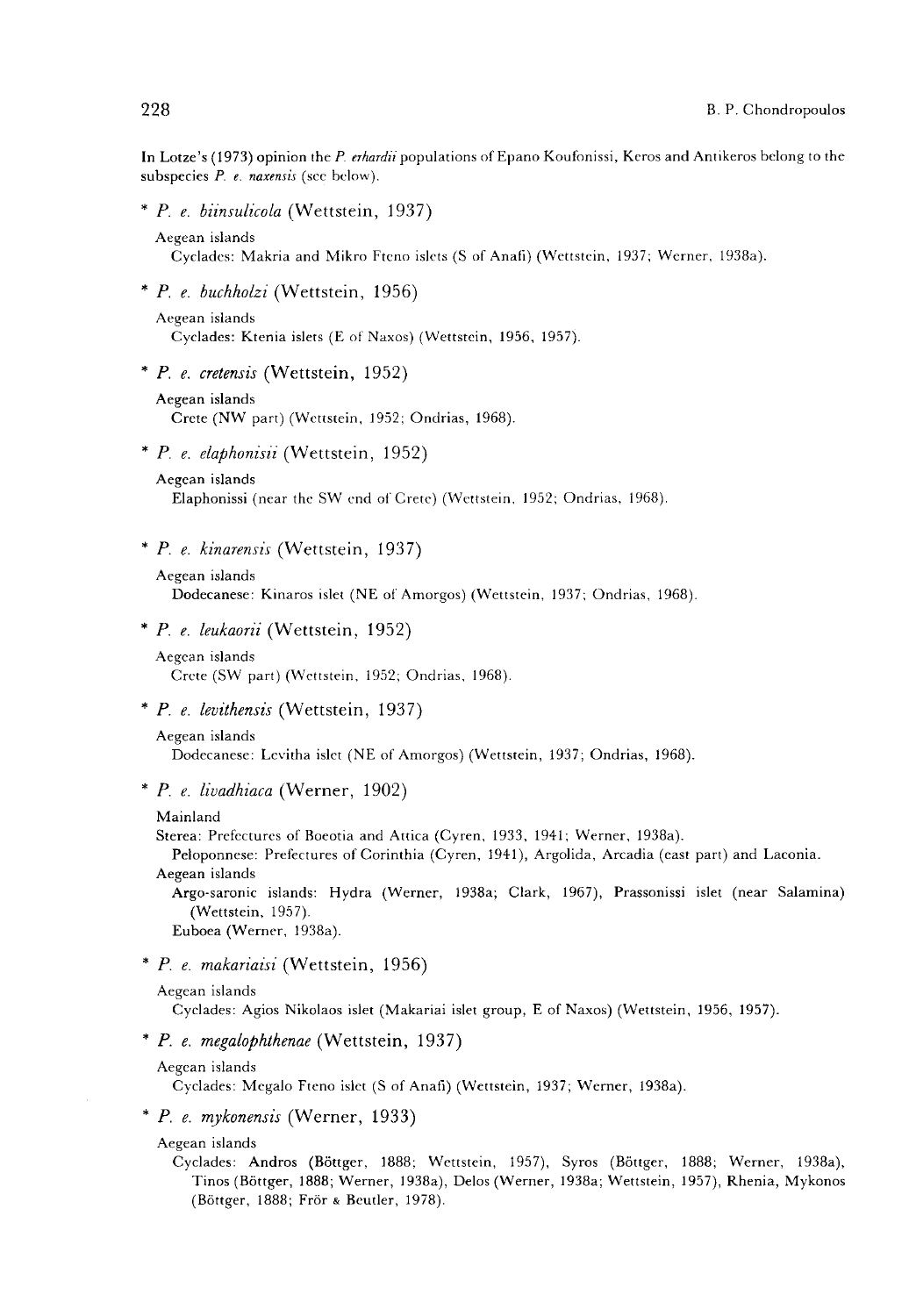\* P. e. naxensis (Werner, 1899)

# Aegean islands

Cyclades: Naxos (Wettstein, 1957), Donoussa (Wettstein, 1957), Heraklia (Wettstein, 1953; Lotze, 1973), Schinoussa (Ondrias, 1968), Ios (Werner, 1935, 1938a), Sikinos (Werner, 1935, 1938a), Folegandros (Werner, 1935, 1938a), Kardiotissa (between Sikinos and Folegandros) (Ondrias, 1968), as well as the islets: Ovriokastro, Gaidouronissi and Tria Nissia (near Paros) (Wettstein, 1957; Gruber & Fuchs, 1977).

Crete (Wettstein, 1931, 1937; Werner, 1933, 1935), as well as the islet Elassa (near the NE end of Crete).

Samos (?) (Werner, 1935).

\* P. e. ophidusae (Wettstein, 1937)

#### Aegean islands

Dodecanese: Ophidoussa islet (W of Astypalaea) (Wettstein, 1937; Ondrias, 1968).

\* P. e. pachiae (Wettstein, 1937)

#### Aegean islands

Cyclades: Pachia islet (S of Anafi) (Wettstein, 1937; Werner, 1938a).

\* P. e. phytiusae (Wettstein, 1937)

```
Aegean islands
```
Cyclades: Phytioussa islet (S of Schinoussa) (Wettstein, 1937; Werner, 1938a).

## \* P. e. punctigularis (Wettstein, 1952)

Aegean islands

Prassonissi islet (near the SW coast of Crete) (Wettstein, 1952; Ondrias, 1968).

## \* P. e. rechingeri (Wettstein, 1952)

Aegean islands

Paximada and Dragonada islets (near the NE end of Crete) (Wettstein, 1952; Ondrias, 1968).

## P. e. riveti (Chabanaud, 1919)

#### Mainland

Thrace and Macedonia (Cyren, 1933, 1941; Kattinger, 1942; Mayer & Tiedemann, 1980): In a wide mountainous zone along the north borders of Greece. Also, in the greatest part of W. Macedonia (usually except the lowlands and coasts).

Thessaly: Prefectures of Trikkala and Karditsa (?)

Epirus: Prefectures of Ioannina and Arta (Werner, 1938a; Cyren, 1941).

Sterea: Prefecture of Evrytania (Cyren, 1941).

Aegean islands

Samothraki (Cyren, 1933; Werner, 1935), Thassos (?) (Kattinger, 1942).

 $*$  P. e. ruthveni (Werner, 1930)

#### Aegean islands

North Sporades: Everywhere, except Skiathos, Skyros archipelago and Piperi islet (near Youra) (Werner, 1938a; Cyren, 1941; Wettstein, 1957; Gruber & Schultze-Westrum, 1971; Mayer & Tiedemann, 1981).

\* P. e. schiebeli (Wettstein, 1952)

Aegean islands

Dia islet (N of central Crete) (Stepanek, 1940; Wettstein, 1952).

\* P. e. subobscura (Wettstein, 1937)

# Aegean islands

Dodecanese: The south and the northeast islet of the islet group Tria Nissia (SE of Astypalaea) (Wettstein, 1937; Ondrias, 1968).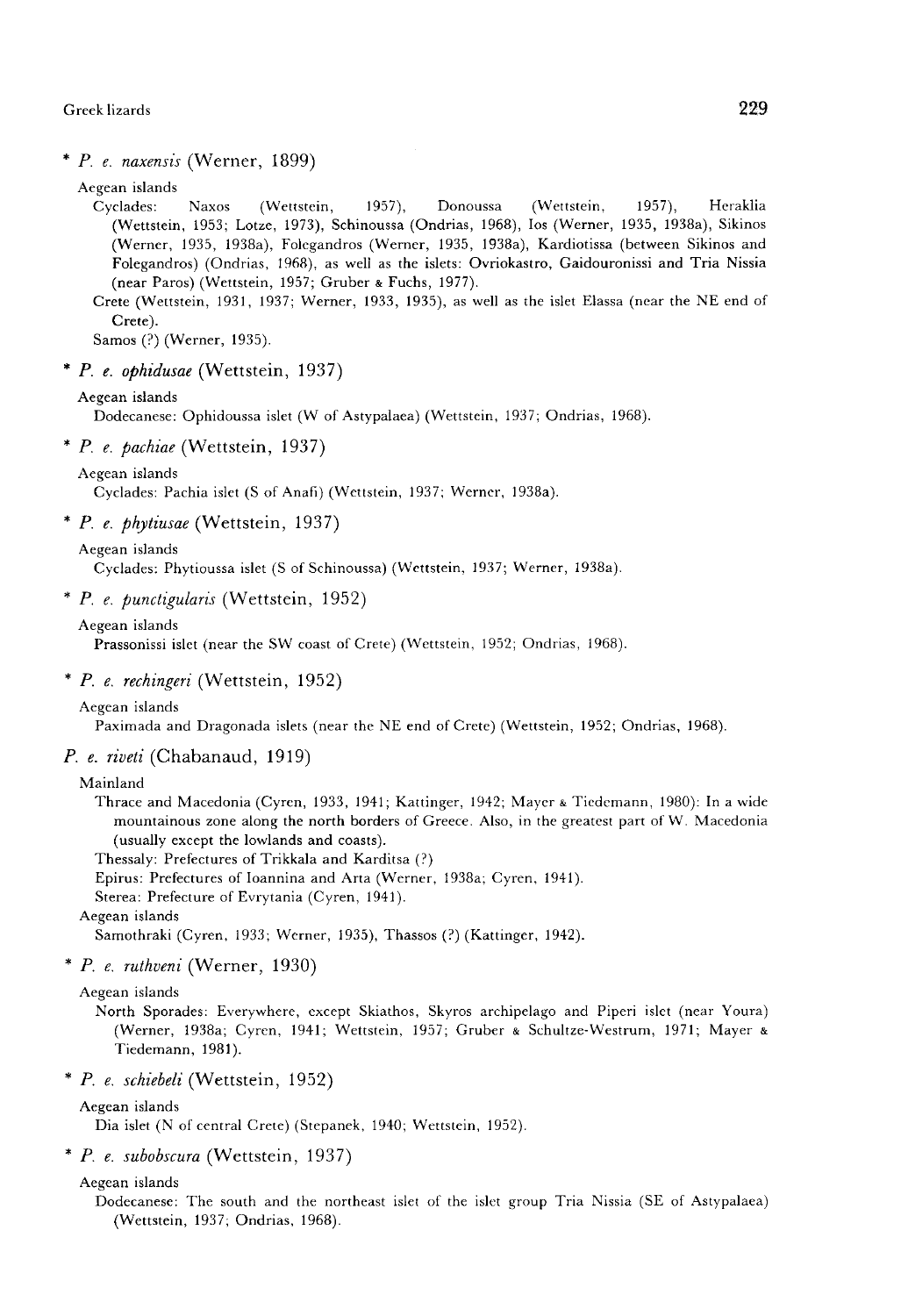\* P. e. syrinae (Wettstein, 1937)

```
Aegean islands
```
Dodecanese: Astypalaea, as well as Dyo Adelphes and Syrina islets (SE of Astypalaea) (Wettstein, 1937; Ondrias, 1968).

\* P. e. thermiensis (Werner, 1935)

```
Aegean islands
```
Cyclades: Kythnos (Werner, 1935, 1938a).

\* P. e. thessalica (Cyren, 1938)

```
Mainland
```
Thessaly: Prefectures of Larissa (Cyren, 1933, 1941; Mayer & Tiedemann, 1981), Trikkala (?) and Karditsa (?)

Sterea: Prefecture of Fthiotida.

```
Aegean islands
```
Euboea (Werner, 1938b; Cyren, 1941).

\* P. e. werneriana (Wettstein, 1952)

#### Aegean islands

Micronissi and Gaidouronissi islets (S of E. Crete) (Wettstein, 1952; Ondrias, 1968).

- \* P. e. zafranae (Wettstein, 1937)
	- Aegean islands

Dodecanese: Megalo Sofrano (Megali Zafrana) islet (S of Astypalaea) (Wettstein, 1937; Ondrias, 1968).

The systematic status of the populations of Thera archipelago (Thera, Therassia, as well as Palaea Kameni and Nea Kameni islets) is controversial. They are considered to belong either to P. e. naxensis (Werner, 1938a; Lieftinck, 1974) or to P. e. mykonensis (Frör & Beutler, 1978).

In our opinion a taxonomic revision of P. erhardii from Cyclades, Dodecanese and Crete is necessary, as several of the above subspecies are probably synonyms.

Podarcis milensis (Bedriaga, 1882)

- \* P. m. milensis (Bedriaga, 1882)
	- Aegean islands

Cyclades: Milos (Werner, 1935, 1938a; Wcttstein, 1957; Buchholz, 1962a; Tiedemann & Mayer 1980; Mayer & Tiedemann, 1980), Kimolos (Werner, 1935, 1938a; Tiedemann & Mayer, 1980), Polyaegos (Werner, 1938a; Tiedemann & Mayer, 1980), Agios Efstathios islet (near Kimolos) (Werner, 1935, 1938a; Tiedemann & Mayer, 1980).

\* P. m. adoifjordansi (Buchholz, 1962)

Cyclades: Ananes islets (SW of Milos) (Buchholz, 1962a; Tiedemann & Mayer, 1980).

# \* P. m. gaigeae (Werner, 1930)

Aegean islands

North Sporades: Skyros archipelago (Werner, 1930; Gruber & Schultze-Westrum, 1971; Tiedemann & Mayer, 1980; Mayer & Tiedemann, 1980).

\* P. m. gerakuniae (Muller, 1938)

```
Aegean islands
```
Falconera islet (NW of Milos, between Cyclades and Peloponnese) (Müller, 1938; Wettstein, 1957; Buchholz, 1962a; Tiedemann & Mayer, 1980).

230

Aegean islands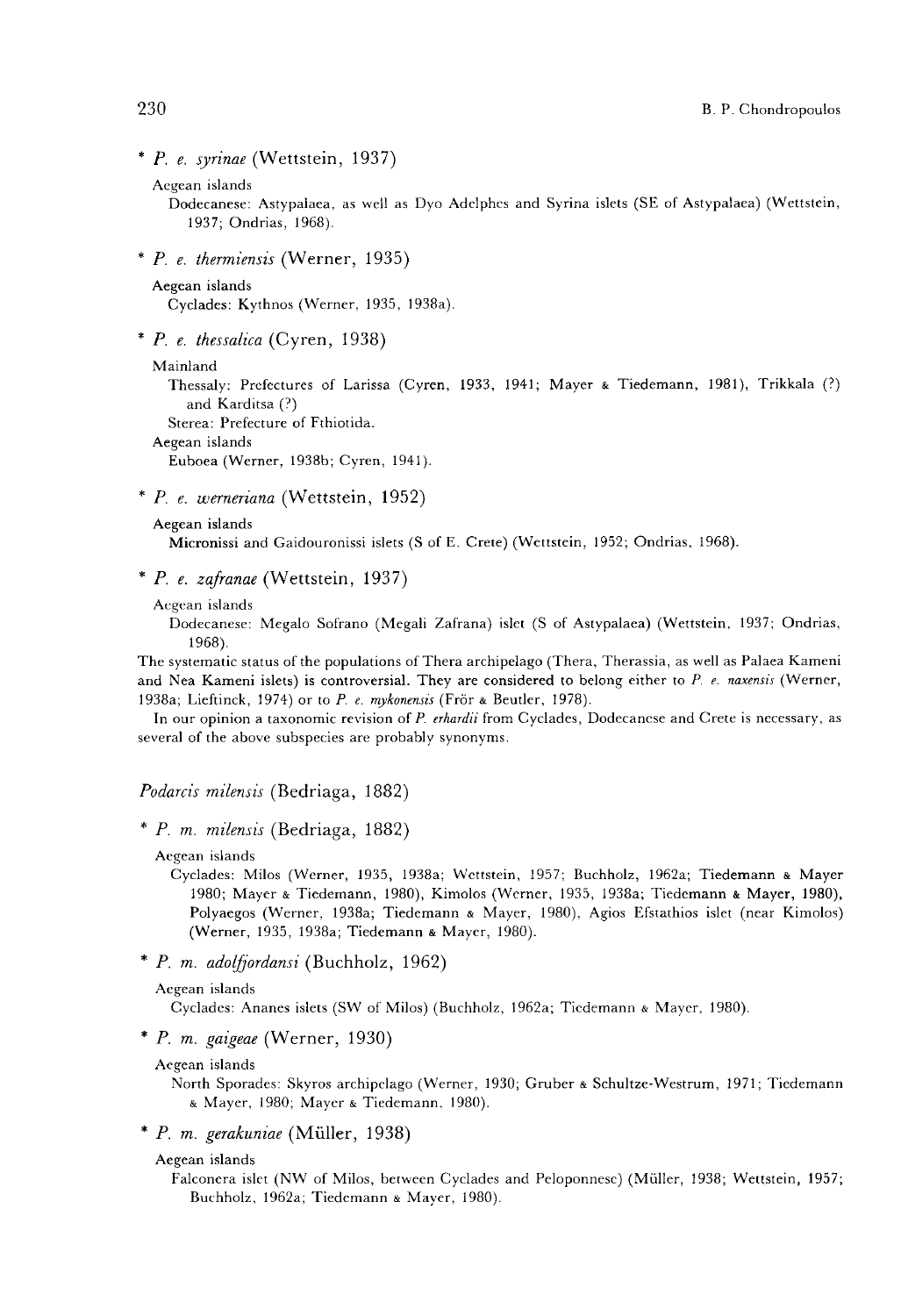\* P. m. schtueizeri (Mertens, 1934)

Aegean islands

Cyclades: Antimilos (near Milos) (Mertens, 1934; Werner, 1935, 1938a; Wettstein, 1957; Buchholz, 1962a; Tiedemann & Mayer, 1980).

\* P. m. weigandi (Gruber & Schultze-Westrum, 1971)

Aegean islands

North Sporades: Piperi islet (near Youra) (Gruber & Schultze-Westrum, 1971; Mayer & Tiedemann,  $1981$ .

Podarcis muralis (Laurenti, 1768)

P. m. muralis (Laurenti, 1768)

#### Mainland

Thrace and Macedonia (east and central part): Everywhere, except lowlands and coasts (Cyren, 1933, 1941; Werner, 1938a).

Aegean islands

Samothraki (Cyren, 1933, 1941; Werner, 1938a).

P. m. albanica (Bolkay, 1919)

Mainland

Macedonia (west part): Prefectures of Pella, Florina (Werner, 1938a; Kattinger, 1942), Kastoria (Cyren, 1941), Kozani (Cyren, 1941) and Grevena (Cyren, 1941).

Epirus: Prefectures of Ioannina (Cyren, 1935, 1941; Wettstein, 1957) and Arta (Cyren, 1941).

Thessaly: Prefectures of Larissa (Mayer & Tiedemann, 1980), Trikkala and Karditsa (Cyren, 1941). Sterea: Prefectures of Fthiotida (Cyren, 1935, 1941; Wettstein, 1957), Evrytania (Cyren, 1941), Fokida, Aetoloacarnania (Cyren, 1941), and Boeotia.

Peloponnese: Prefectures of Achaia (Mayer & Tiedemann, 1980), Corinthia (Cyren, 1935, 1941), Arcadia (Cyren, 1941), Ilia (south part), Messinia (Bischoff & Bischoff, 1980) and Laconia (Cyren, 1941; Bischoff & Bischoff, 1980).

Podarcis peloponnesiaca (Bibron & Bory, 1833)

\* P. p. peloponnesiaca (Bibron & Bory, 1833)

Mainland

Peloponnese: Prefectures of Ilia (south part) (Bischoff & Bischoff, 1980), Arcadia (Werner, 1938a), Messinia (Cyren, 1935, 1941; Werner, 1938a) and Laconia (Werner, 1899, 1938a; Cyren, 1935,  $1941$ .

 $*$  P. p. lais (Buchholz, 1960)

#### Mainland

Peloponnese: Prefectures of Ilia (north part) (Werner, 1899, 1938a; Cyren, 1941; Bischoff & Bischoff, 1980), Achaia (Cyren, 1935, 1941; Werner, 1938a) and Corinthia (Werner, 1938a; Ewald, 1980).

 $*$  *P. p. phryne* (Buchholz, 1960)

# Mainland

Peloponnese: Velias mountain, S of Kalavryta town, Achaia (Buchholz, 1960).

 $*$  P. p. thais (Buchholz, 1960)

Mainland

Peloponnese: Prefecture of Argolida (Werner, 1938a; Cyren, 1941; Buchholz, 1960).

Aegean islands

Argo-saronic islands: Psili islet (Argolic Gulf) (Clark, 1972).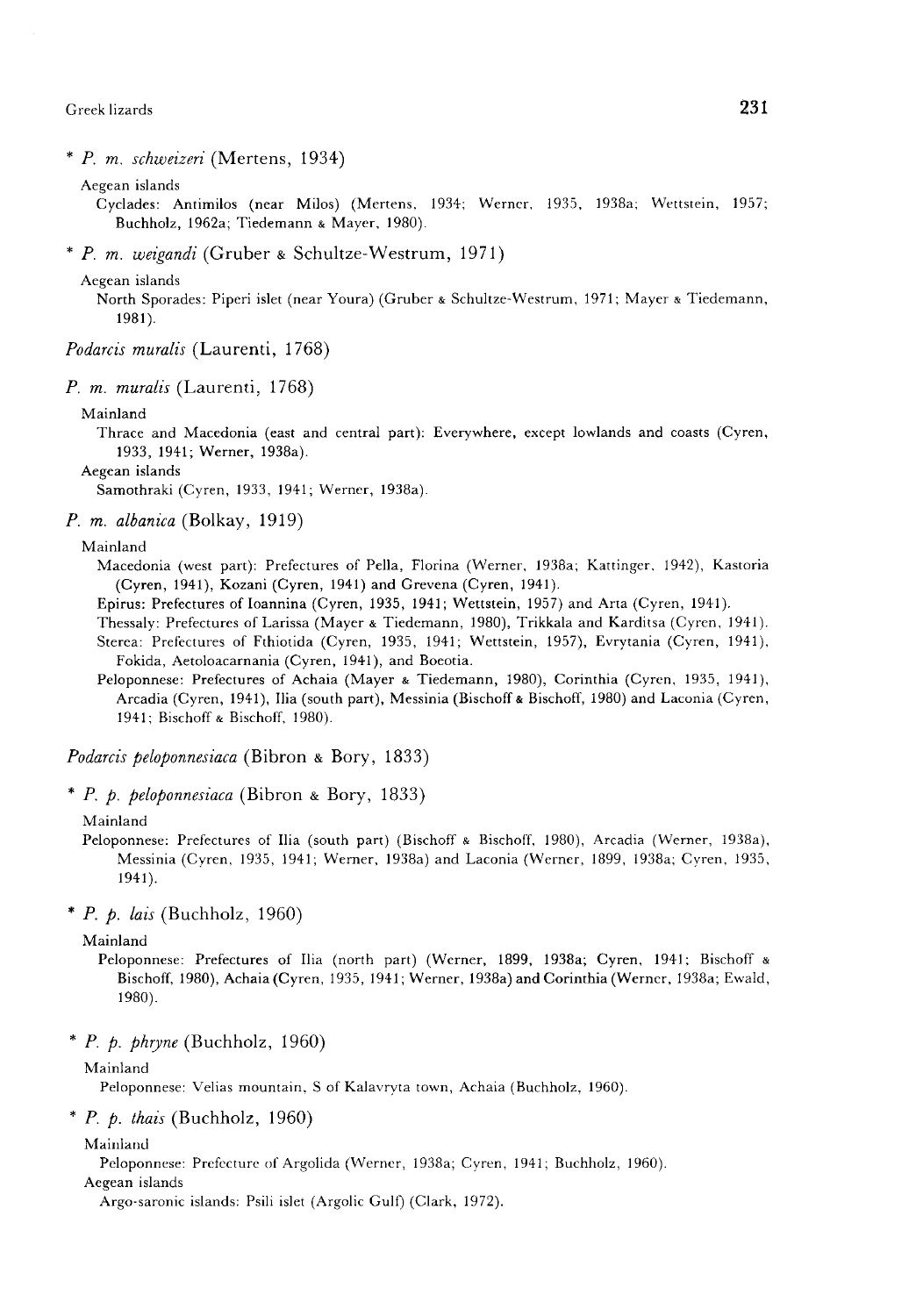# Podarcis taurica (Pallas, 1814)

P. t. taurica (Pallas, 1814)

Mainland

Thrace, Macedonia and Thessaly: Nearly everywhere, perhaps except several parts of SW. Macedonia and W. Thessaly (Buresch & Zonkow, 1933; Cyren, 1933, 1941; Werner, 1938a; Kattinger, 1942).

Sterea: Prefectures of Fthiotida, Boeotia (Werner, 1938a) and Fokida.

P. t. ionica (Lehrs, 1902)

Mainland

Epirus: Everywhere (B6ttger, 1893; Werner, 1938a).

Sterea: Prefecture of Aetoloacarnania (Cyren, 1935, 1941).

Peloponnese: Everywhere (Werner, 1899, 1938a; Cyren, 1935, 1941; Wettstein, 1957; Bischoff & Bischoff, 1980; Mayer & Tiedemann, 1980).

Ionian islands

Kerkyra (Lehrs, 1902; Werner, 1927, 1938a; Mertens, 1961), Kephallonia (Lehrs, 1902; Werner, 1927, 1938a), Ithaki (Lehrs, 1902; Werner, 1938a; Cyren, 1941), Zakynthos (Lehrs, 1902; Werner, 1938a; Mahnert, 1973).

\* P. t. thasopulae (Kattinger, 1942)

Aegean islands

Thassopoula islet (between Thassos and Macedonian coast) (Cyren, 1933; Werner, 1938a; Kattinger, 1942).

The exact borders of the P. t. taurica and P. t. ionica ranges is difficult to be determined as many transitional forms occur along the central mainland from N to S.

# References

Anderson, J. (1898): Zoology of Egypt. I. Batrachia and Reptilia. Quaritch, London.

- Anderson, S.C., Leviton, A.E. (1966): A review of the genus Ophiomorus (Sauria: Scincidae), with descriptions of three new forms. Proc. Calif. Acad. Sci. 33: 499-534.
- Arnold, E.N., Burton, J.A., Ovenden, D.W. (1978): A field guide to the Reptiles and Amphibians of Britain and Europe. Collins, London.
- Baran, I. (1982): Bati ve Güney Anadolu Ophisops elegans (Reptilia, Lacertidae) populasyonlarinin taksonomik durumu. Doga Bilim. Derg., Temel Bilm. 6: 19-26.
- Bedriaga, J. v. (1882): Die Amphibien und Reptilien Griechenlands. Bull. Soc. Imp. Nat. Moscou 56: 43-103, 278-344.

Bedriaga, J. v. (1883): Die Amphibien und Reptilien Griechenlands. Berichtigungen und Nachträge. Zool. Anz. 6: 216-220.

- Beutler, A. (1979): General principles in the distribution of Reptiles and Amphibians in the Aegean. Biol. Gallo-Hellen. 8: 337-344.
- Bcutler, A., Frör, E. (1980): Die Amphibien und Reptilien der Nordkykladen (Griechenland). Mitt. Zool. Ges. Braunau 8: 255-290.
- Beutler, A., Gruber, U. (1977): Intraspezifische Untersuchungen an Cyrtodactylus kotschyi (Steindachner, 1870): Reptilia: Gekkonidae. Beitrag zu einer mathematischen Definition des Begriffs Unterart. Spixiana 1: 165-202.
- Bischoff, W. (1981a): Ophiomorus punctatissimus (Bibron & Bory, 1933) Schlangenskink. In: Handbuch der Reptilien und Amphibien Europas, Band 1, pp. 366-372. Böhme, W. (Hrsg.), Akad. Verlagsges., Wiesbaden.
- Bischoff, W. (1981b): Algyroides moreoticus Bibron & Bory, 1833. Ionische Kieleidechse. In: Handbuch der Reptilien und Amphibien Europas, Band 1, pp. 410-417. Böhme, W. (Hrsg.), Akad. Verlagsges., Wiesbaden.

232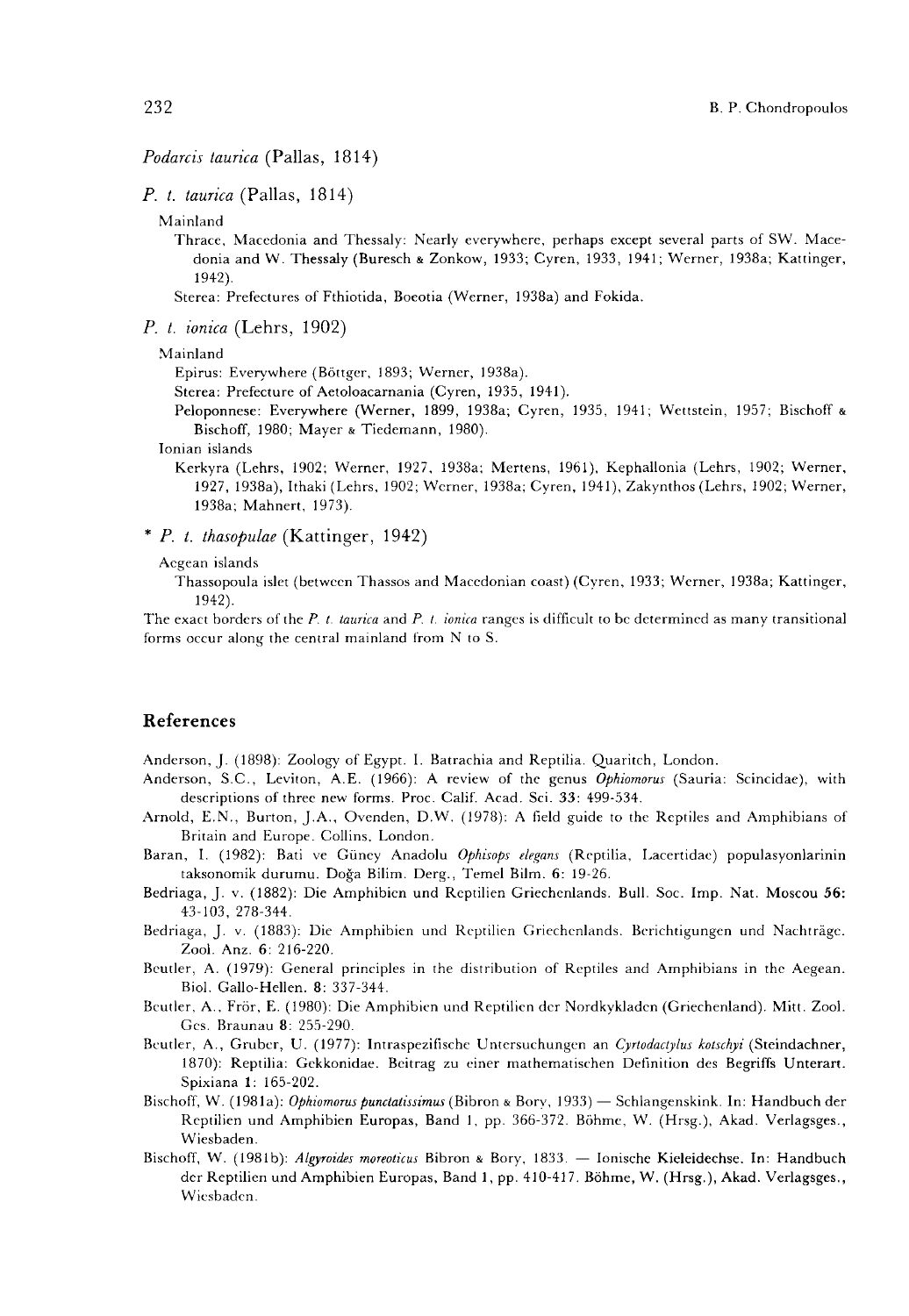- Bischoff, W. (1981c): Algyroides nigropunctatus (Dumeril & Bibron, 1839) Prachtkieleidechse. In: Handbuch der Reptilien und Amphibien Europas, Band 1, pp. 418-429. Böhme, W. (Hrsg.), Akad. Verlagsges., Wiesbaden.
- Bischoff, W., Bischoff, U. (1980): Einige Bemerkungen zur Herpetofauna des Peloponnes. Herpetofauna 2: 17-22.
- Böttger, O. (1888): Verzeichniss der von Herrn E. v. Oertzen aus Griechenland und aus Kleinasien mitgebrachten Batrachier und Reptilien. Sber. Acad. Wiss. Berlin 5: 139-186.
- Böttger, O. (1893): Katalog der Reptilien-Sammlung im Museum der Senckenbergischen Naturforschenden Gesellschaft in Frankfurt am Main. I. Teil. (Rhynchocephalen, Schildkröten, Krokodile, Eidechsen, Chamäleons). Knauer, Frankfurt am Main.
- Broggi, M.F. (1978): Herpetologische Beobachtungen auf der Insel Lesbos (Griechenland). Salamandra 14: 161-171.
- Bruno, S. (1980): Considerazioni tassonomiche e biogeographiche sui "Gekkonidae" italiani. Atti Mus. Civ. Stor. Nat. Trieste 32: 111-134.
- Buchholz, K.F. (1960): Zur Kenntnis von Lacerta peloponnesiaca (Reptilia: Lacertidae). Bon. Zool. Beitr. 11: 87-107.
- Buchholz, K.F. (1962a): Die Mauereidechsen von Ananes, Milos Archipel. Bon. Zool. Beitr. 13: 216-218.
- Buchholz, K.F. (1862b): Die Smaragdeidechse der Kykladeninsel Tinos. Bon. Zool. Beitr. 13: 341-352.
- Buresch, I., Zonkow, I. (1933): Untersuchungen über die Verbreitung der Reptilien und Amphibien in Bulgarien und auf der Balkanhalbinsel. I. Teil. Schildkröten und Eidechsen. Mitt. Kgl. nat. Inst. Sofia 6: 150-207.
- Clark, R.J. (1967): Herpetofauna of the islands of the Argosaronic gulf, Greece. Proc. Calif. Acad. Sci. 35: 23-35.
- Clark, R.J. (1972): New locality records for Greek reptiles. Brit. J. Herp. 4: 311-312.
- Clark, R.J., Clark, E.D. (1970): Notes on four lizard species from the Peloponnese: Algyroides moreoticus (Bibron & Bory), Anguis fragilis peloponnesiacus (Stepanek), Ophiomorus punctatissimus (Bibron & Bory) and Ophisaurus apodus (Pallas). Brit. J. Herp. 4: 135-137.
- Cyren, O. (1933): Lacertiden der südöstlichen Balkanhalbinsel. Mitt. Kgl. Naturw. Inst. Sofia 6: 220-240.
- Cyren, O. (1935): Herpetologisches vom Balkan; Bl. Aquar. Terrarkde 46: 129-135.
- Cyren, O. (1941): Beiträge zur Herpetologie der Balkanhalbinsel. Mitt. Kgl. Naturw. Inst. Sofia 14: 36-152.
- Daan, S. (1967): New record localities of Aegean amphibians and reptiles. Brit. J. Herp. 3: 312.
- Darewskij, I.S., Beutler, A. (1981): Ophisops elegans Ménétriés 1832 Schlangenauge. In: Handbuch der Reptilien und Amphibien Europas, Band 1, pp. 461-477. Böhme, W. (Hrsg.), Akad. Verlagsges., Wiesbaden.
- Douglass, G.N. (1892): Zur Fauna Santorins. Zool. Anz., 15: 453-455.
- Ewald, P. (1980): Sur quelques reptiles et batrachiens du Peloponnese oriental (Grèce). Riviera scient. 3/4: 1-14.
- Frör, E. (1979): Intraspecific differentiation of the green lizards (Lacerta trilineata and Lacerta viridis) of Greece. Biol. Gallo-Hellen. 8: 331-344.
- Frör, E., Beutler, A. (1978): The herpetofauna of the oceanic islands in the Santorini-archipelago, Greece. Spixiana 1: 301-308.
- Fuchs, H.P. (1979): Als Terrarianer auf Kreta. Herpetofauna 1: 18-21.
- Gruber, U. (1974): Zur Taxonomie und Ökologie der Reptilien von der Insel Antikythira. Salamandra 10: 31-41.
- Gruber, U., Fuchs, D. (1977): Die Herpetofauna der Paros-Archipels (Zentral Ägäis). Salamandra 13: 60-77.
- Gruber, U., Schultze-Westrum, T. (1971): Zur Taxonomie und Ökologie der Cycladen-Eidechse (Lacerta erhardii) von der Nördlichen Sporaden. Bonn. Zool. Beitr. 22: 101-130.
- Kattinger, E. (1941): Makedonische Reptilien. Woch (BI.) Aquar. Terrarkde 52: 193-195, 365-366, 441-442.
- Kattinger, E. (1942): Makedonische Reptilien. Woch. (BI). Aquar. Terrarkde 53: 59-60, 89-90, 141-142.
- Kattinger, E. (1972): Beiträge zur Reptilienkunde der südwestliehen Balkanhalbinsel. Ber. naturf. Ges. Bamberg 47: 42-75.
- Keymar, P.F. (in press): Vorläufige Ergebnisse herpetologischer Aufsammlungen auf den ionischen Inseln: I. Korfu und Paxos. Ann. Naturhist. Mus. Wien.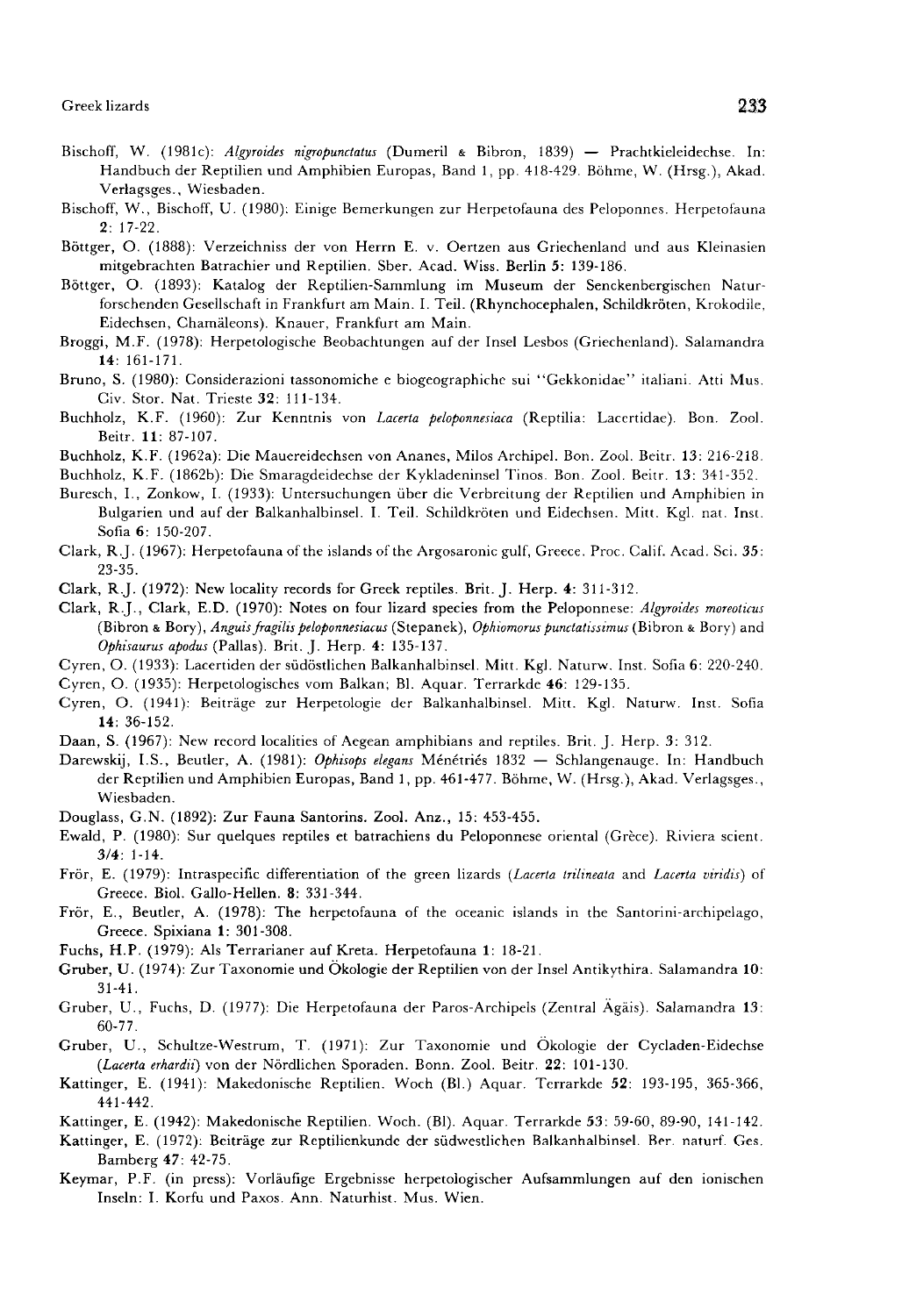- Koch, K. (1932): Sammeltage auf der Insel Korfu, Oktober-November 1929. Bl. Aquar. Terrarkde 43: 200-203, 230-232.
- Küchler, M. (1979): Herpetologische Ferien auf Korfu. Aquar. Terrar. Z. 32: 211-215.
- Lehrs, F. (1902): Zur Kenntnis der Gattung Lacerta und einer verkannten Form: Lacerta ionica. Zool. Anz. 25: 225-237.
- Lieftinck, E. (1974): Waarnemingen aan reptielen op Amorgos, Thira en Milos (Griekenland). Lacerta 32: 129-132.
- Lotze, H.U. (1970): Bemerkungen zur Herpetofauna der Insel Amorgos. Salamandra 6: 119-127.
- Lotze, H.U. (1973): Die Schlangen der Erimonissia in den Kykladen (Griechenland). Salamandra 9: 58-70.
- Mahnert, V. (1973): Recherches zoologiques dans les îles Ioniennes. Mus. Genève 131: 2-6.
- Mayer, W., Tiedemann, F. (1980): Elektrophoretische Untersuchungen an europäischen Arten der Gattungen Lacerta und Podarcis. I. Die Podarcis-Formen der griechischen Inseln Milos und Skiros. Z. Zool. Syst. Evolutionsforsch. 18: 147-152.
- Mayer, W., Tiedemann, F. (1981): Elektrophoretische Untersuchungen an europäischen Arten der Gattungen Lacerta und Podarcis. II. Zur systematischen Stellung der Eidechsen auf der Insel Piperi (Nördliche Sporaden, Griechenland). Zool. Anz. 207: 143-150.
- Mayer, W., Tiedemann, F. (1982): Chemotaxonomical investigations in the collective genus Lacerta (Lacertidae, Sauria) by means of protein electrophoresis. Amphibia-Reptilia 2: 349-356.
- Mertens, R. (1934): Die Mauereidechse von Erimomilos, Cycladen. Zool. Anz. 107: 155-158.
- Mertens, R. (1959): Zur Kenntnis der Lacerten auf der Insel Rhodos. Senck. biol. 40: 15-24.
- Mertens, R. (1961): Die Amphibien und Reptilien der Insel Korfu. Senck. biol. 42: 1-29.
- Mertens, R. (1968): Naehträge zur Reptilienfauna der Insel Korfu. Senck. biol. 49: 173-180.
- Müller, L. (1935): Über die Smaragdeidechse der Kykladen-Insel Milos. Zool. Anz. 109: 225-236.
- Müller, L. (1938): Über die Mauereidechse der Insel Gerakunia. Bl. Aquar. Terrarkde 49: 38-40.
- Obst, F.J. (1978): Zur geographischen Variabilitat des Scheltopusik, Ophisaurus apodus (Pallas). Zool. Abh. Mus. Tierk. Dresden 35: 129-140.
- Ondrias, J.C. (1968): Liste des Amphibiens et des Reptiles de Grèce. Biol- Gallo-Hellen 1: 111-135.
- Ostenrath, F. (1973): Untersuchungen zur intraspezifischen Variabilität der Taygetos-Eidechse, Lacerta graeca. Unveröff. Diplomarbeit Univ. Bonn.
- Petzold, H.-G. (1971): Blindschleiche und Scheltopusik. Neue Brehm Bücherei 448. Ziemsen, Wittenberg.
- Pieper, H. (1970): Neue Beiträge zur Kenntnis der Herpetofauna der südägäischen Inseln. Senck. biol. 51: 55-65.
- Salvador, A. (1981): Hemidactylus turcicus (Linnaeus, 1758) Europäischer Halbfingergecko. In: Handbuch der Reptilien und Amphibien Europas, Band 1, pp. 84-107. Böhme, W. (Hrsg.), Akad. Verlagsges., Wiesbaden.
- Schneider, B. (1981): Chalcides ocellatus (Forskål, 1775) Walzenskink. In: Handbuch der Reptilien und Amphibien Europas, Band 1, pp. 338-354. Böhme, W. (Hrsg.), Akad. Verlagsges., Wiesbaden.
- Schneider, B. (1983): Zur Herpetofauna der Inseln Kalymnos und Telendos (Dodecanes, Ägäis). Salamandra 19: 61-70.
- Schreiber, E. (1912): Herpetologia europaea. Fischer, Jena.
- Stepanek, O. (1934): Poznámky k Herpetologii Krety. Sbor. zool. odd. Nár. Mus. Praze 1: 7-10.
- Stepanek, O. (1937a): Anguis fragilis peloponnesiacus n. ssp. Zool. Anz. 118: 107-110.
- Stepanek, O. (1937b): Gymnodactylus kotschyi und sein Rassenkreis. Arch. Nat. Leipzig N.F. 6: 258-280.
- Stepanek, O. (1938): Zweiter Beitrag zur Herpetologie der Insel Kreta. Vestn. Ceskosl. Zool. Spol. 5: 77-79.
- Stepanek, O. (1939): Gymnodactylus kotschyi kalypsae n. ssp. Vestn. Ceskosl. Zool. Spol. 6-7: 431-435.
- Stepanek, O. (1940): Herpetologie ostrovu Gaudos a Dia. Sbor. nar. Mus. Praze 5: 107-110.
- Stepanek, O. (1944): Zur Herpetologie Griechenlands. Vestn. Ceskosi. Zool. Spol 9: 123-147.
- Tiedemann, F., Häupl, M. (1980): Eine neue Unterart von Cyrtodactylus kotschyi von den griechischen Inseln Nisos Makri und Nisos Strongili (NW Rhodos). Ann. Naturhist. Mus. Wien 83: 539-542.
- Tiedemann, F., Häupl, M. (1982): Cyrtodactylus kotschyi (Steindachner, 1870) in the Santorin archipelago. Amphibia-Reptilia 3: 377-381.
- Tiedemann, F., Mayer, W. (1980): Ein Beitrag zur systematischen Stellung der Skiroseidechse. Ann. Naturhist. Mus. Wien 83: 543-546.